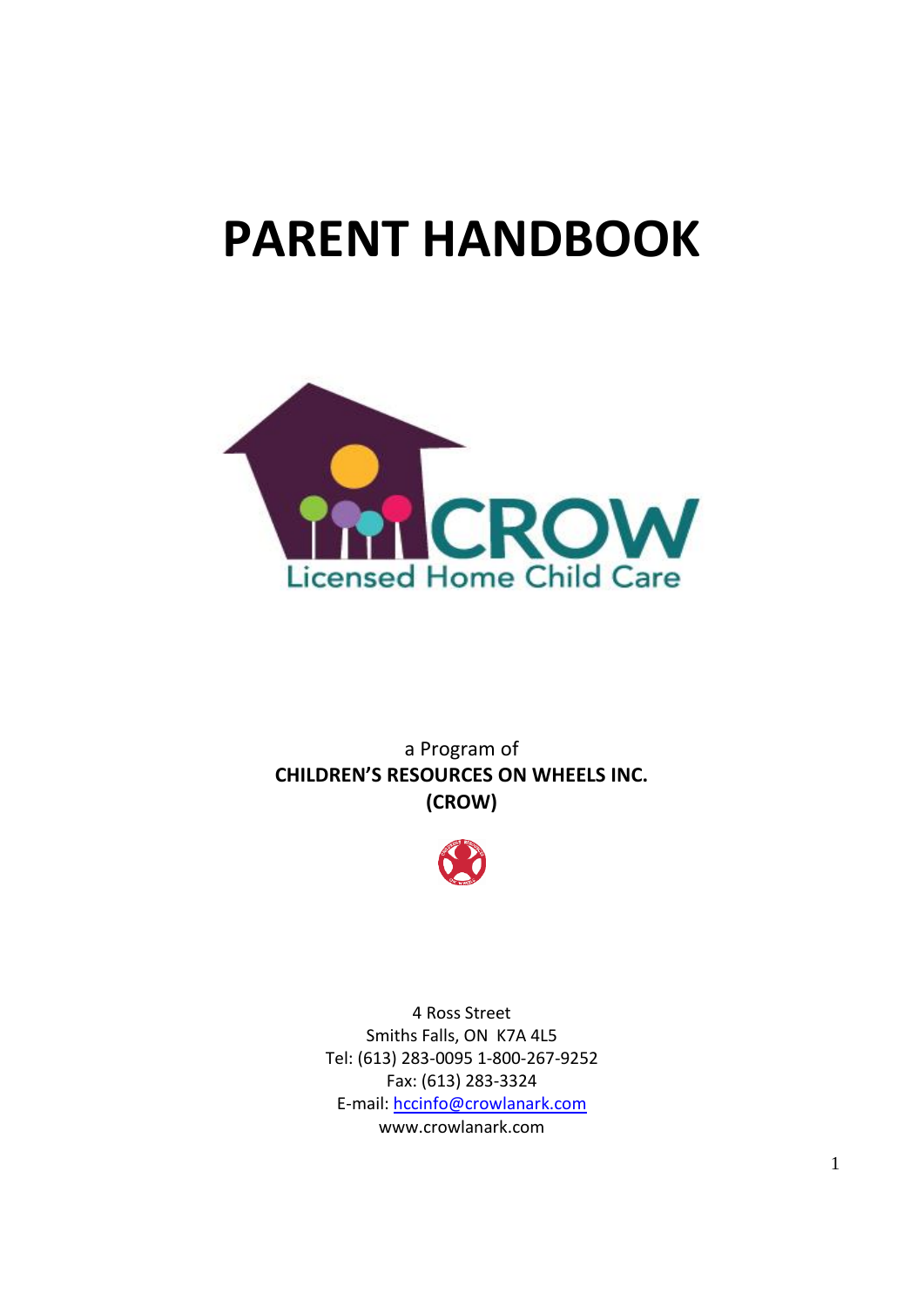## **CROW Licensed Home Child Care Parent Handbook Table of Contents**

#### **l. INTRODUCTION**

#### **ll. GENERAL INFORMATION p.4**

- A. Program Statement
- B. Parental Involvement, Communication, Issues or Concerns
- C. Abuse
- D. Criminal Record Check Policy
- E. Confidentiality
- F. Supervision of Children
- G. Waitlist Policy

#### **lll. THE PLACEMENT p.10**

- A. The Intake
- B. The Match Visit
- C. The First Days
- D. Follow Up
- E. Mutual Support

#### **lV. THE PARTNERSHIP p.12**

- **A.** The Provider's Responsibilities
- **B.** The Parent's Responsibilities
- **C.** CROW's Responsibilities

#### **V. ADMINISTRATIVE INFORMATION p.16**

- A. Statutory Holidays
- B. Vacation
- C. Payment
- D. Withdrawal, Termination, Cancellation, Reduction of Services
- E. Alternate Care
- F. Scheduled Users

#### **Vl. PROGRAM INFORMATION p.18**

- A. Meals
- B. Equipment Lending
- C. Field Trips/Daily Outings
- D. Program Development
- E. Outdoor Play Supervision
- F. Sleep Policy
- G. Car Seats
- H. Non-Smoking Policy
- I. Prohibited Practices
- J. Serious Occurrence Policy
- K. Health Guidelines
- L. Clothing
- M. Human Rights Policy/Inclusion
- N. Change of Provider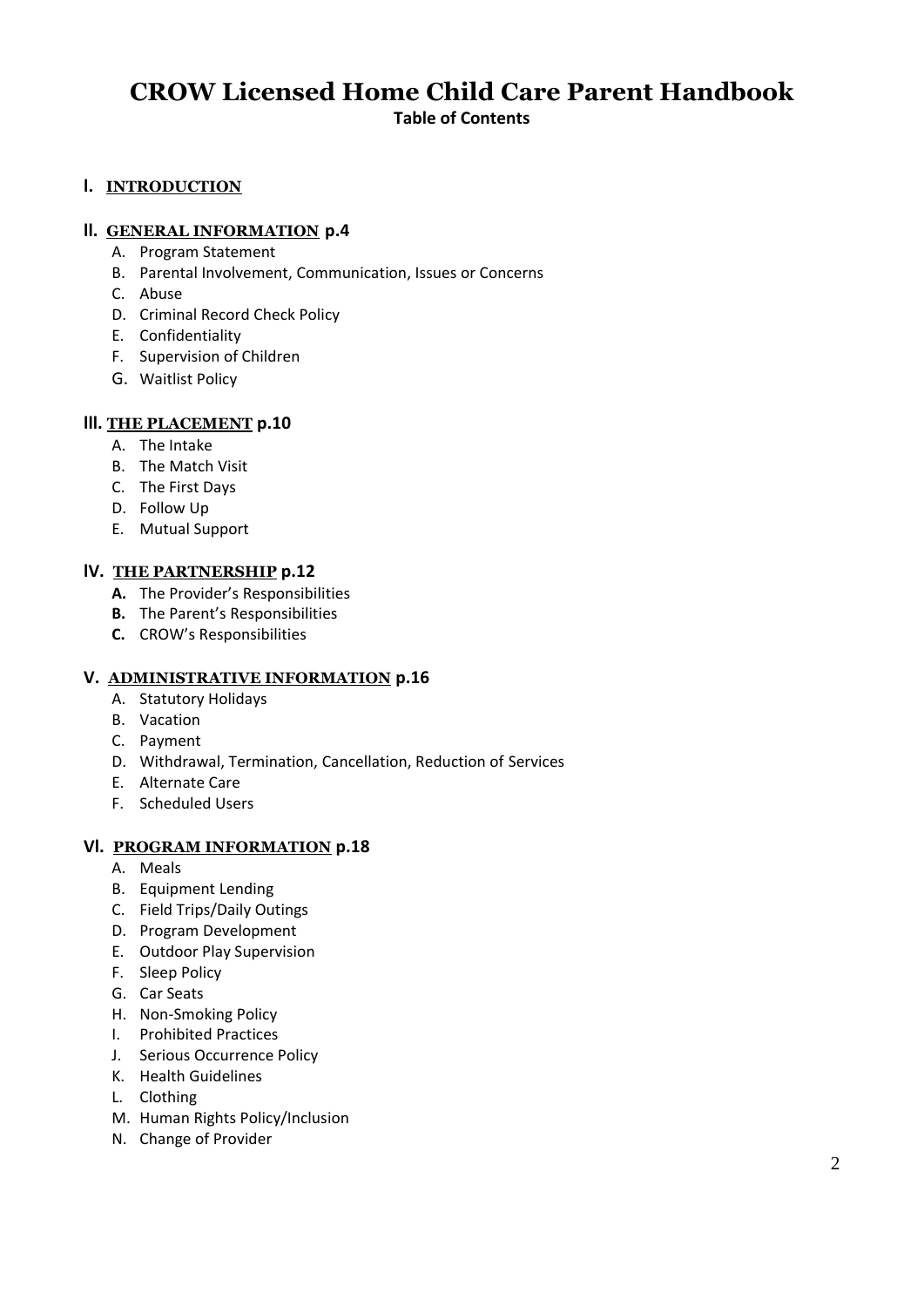## **HOME CHILD CARE**

## **I. INTRODUCTION**

Licensed home child care offers \*parents the best of both worlds. It provides the family atmosphere and the individual attention that appeal to parents, while ensuring that legislated standards are met and maintained in the child care provider's home. These standards cover, among other things, home safety, nutrition, prohibited practices, outdoor play, and the ages and numbers of the children in a home. They are similar to the regulations governing the operation of child care centres.

Children's Resources on Wheels (CROW) is a non-profit organization operating in the County of Lanark with homes in several areas including Lanark, Carleton Place, Almonte, Smiths Falls and Perth. We are licensed by the Ministry of Education, and follow the home child care regulations as set outin the Child Care and Early Years Act(CCEYA). A Board of Directors governs our operations.

Our home child care team consists of professionals with training and experience in child development and early childhood education. They assess, train, support, and provide resources to our child care providers. They also act as a resource for parents and children registered in the program.

The child care providers meet established requirements based on a health assessment, a police vulnerable sector check, a Family & Children's Services of Lanark, Leeds & Grenville check, and a thorough home assessment which includes a check by the local Fire Department. Unscheduled visits by CROW are made to each home, on your behalf, on a regular basis to ensure that standards are maintained. These checks include health and safety inspections of indoor and outdoor environments and sanitary conditions.

The providers benefit from the regular support of their home visitor as well as equipment lending, information packages, drop-ins and other special events, access to training opportunities including CPR and First Aid. Workshops on such topics as nutrition, crafts, and programming for various ages, are offered.

Parents can also benefit from support and contact from the home visitor, whom they may call upon with any questions or concerns and they also may gain the peace of mind that comes with knowing that regular visits are made.

This booklet describes the home child care program and policies and procedures of CROW. Please remember we always welcome your comments and questions.

CROW Licenced Home Child Care is licenced for children 6 weeks to 13 years of age. Providers may offer parttime, full-time or on- call flexible care, 24 hours a day seven days a week. Child care subsidy may be available for eligible families via the County of Lanark and the United Counites of Leeds & Grenville.

**\*Please note that for simplicity's sake, in all Children's Resources on Wheels (CROW) Licensed Home Child Care documents, the term "parent" shall be used to refer to the adult or agency responsible for the child care arrangements for the child(ren) registered with CROW.**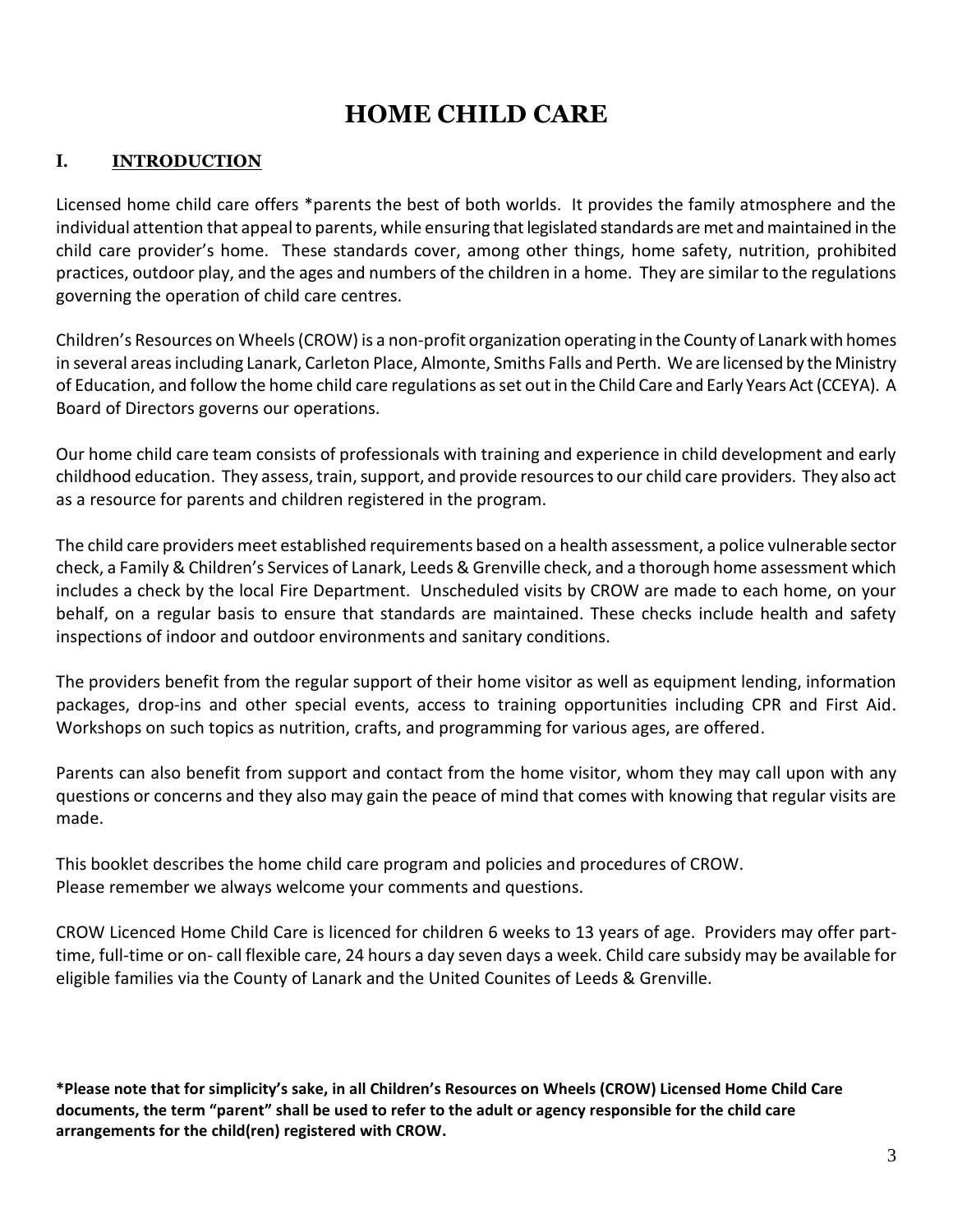## **II. GENERAL INFORMATION**

Our mission statement: Children's Resources on Wheels is dedicated to supporting and strengthening child care, family life, child development and community links in Lanark County.

#### **Program Statement**

Children's Resources on Wheels' Program Statement includes both programs offered within the organization: Licensed Home Child Care and EarlyON Child & Family Centre.

*How Does Learning Happen?* states that "Children are competent, capable of complex thinking, curious, and rich in potential. They grow up in families with diverse social, cultural, and linguistic perspectives. Every child should feel that he or she belongs, is a valuable contributor to his or her surroundings, and deserves the opportunity to succeed. When we recognize children as capable and curious, we are more likely to deliver programs and services that value and build on their strengths and abilities." *How Does Learning Happen?* 2014, page 6.

Children's Resources on Wheels (CROW) recognizes that children are capable and curious and delivers programs and services that value and build on their strengths and abilities. At CROW we view children and families as community members with valuable ideas and perspectives.

CROW is guided by *How Does Learning Happen? Ontario's Pedagogy for the Early Years* as a professional learning resource guide for Educators to support pedagogy and curriculum/program development in our early learning programs. This aligns with the Ministry of Education's Policy Statement on programming and pedagogy. CROW is committed to supporting the goal of the Child Care and Early Years Act in building a child care and early yearssystem that supports parents and gives children the best possible start in life. We are committed to ensure that the provisions set out in the Act will strengthen compliance, health and safety in our child care settings as well as help parents make informed choices about their options. The individual needs of the child are always to be considered throughout the day (extended hours included).

#### **Children's Resources on Wheels is committed to:**

1. Promoting the health, safety, nutrition and well-being of the children.

The early years set the foundation for children's health and well-being. The brain's architecture is shaped by a child's interactions and relationships with parents and other significant people in their lives. Early brain development is stimulated through experiences and interactions with responsive adults.

We understand that in establishing and nurturing health, safety and well-being for children in our programs is through the connections they make with staff, home child care providers, volunteers and students.

We believe that nutritious meals and snacks are critical to promote healthy child development, and

that these meals and snacks are provided in a positive environment that is responsive to the child's cues of hunger and fullness.

CROW endeavors to meet and exceed health and safety requirements of the Ministry of Education and local government bylaws. Information on children with life threatening allergies is posted in Home Child Care provider homes and readily available at other program sites. All parents with children in Home Child Care are provided with the Parent Handbook. Program staff are available to discuss the Parent Handbook, health and safety policies and protocols.

CROW Licensed Home Child Care provider homes incorporate indoor and outdoor play, as well as active play, rest and quiet time; into the child's day.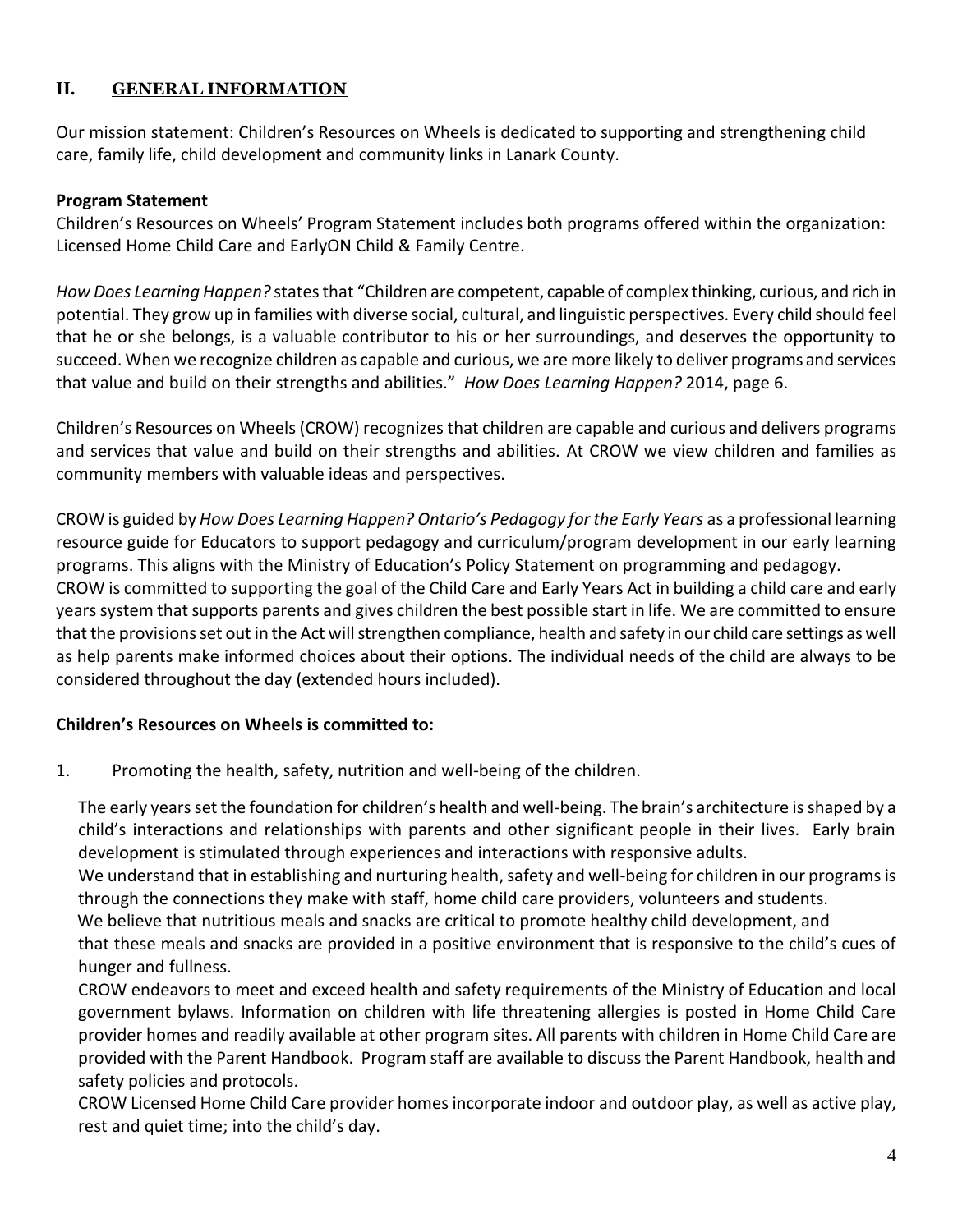2. Supporting positive and responsive interactions among the children, parents, home child care providers and staff.

CROW strives to promote a sense of belonging for children and their families in our programs by creating positive interactions and collaboration with families.

We believe that educators are partners in learning with children. We believe that knowledge is socially constructed through relationships with others. With this view, educators build strong trusting relationships with the children, and their families, and learn alongside them. Educators observe and listen to the children and encourage deeper thinking through thoughtful questions, documentation of their thinking and an engaging environment full of a wide range of materials that meet each child's strengths and interests.

CROW believes every child is entitled to be given the opportunity to develop personal responsibility and social skills; to learn to problem-solve and to learn about diversity and inclusion.

The skills of conflict resolution are important to lifelong learning. As competent individuals, children are active participants in resolving conflicts. We encourage them to come up with ideas and solutions to problems that arise.

- 3. Providing positive learning environments and experiences, focused on active play-based learning, encourages children's communication, self-expression and self-regulation and fosters children's sense of belonging.
	- Recognize each child as having equal rights to participate in program activities; inclusive of all children, including children with individualized plans.
	- Recognize and respect the unique qualities of each child and family, including ancestry, culture, ethnicity, race, language, gender, gender identity, sexual orientation, religion, socio-economic status, family environment, and developmental abilities and needs.
	- Create strategies that value the culture and first language of all children. Establish programming strategies to foster an inclusive learning environment in which every child can participate.
	- View the diversity of children and families as an asset, and plan programs to reflect differences and enrich the environment.
	- Focus on active play-based learning as the way that children naturally learn best. It is their natural response to the environment around them. When children are manipulating objects, acting out roles, or experimenting with different materials, they are engaged in learning through play. Play allows them to actively construct, challenge, and expand their own understandings through making connections to prior experiences, thereby opening the door to new learning. Intentional play-based learning enables children to investigate, ask questions, solve problems, and engage in critical thinking.
	- Our program also recognizes the need for children's self-regulation, their ability to deal with stress and remain calm, alert and ready to learn. When children are calmly focused and alert, they are best able to control their emotions, pay attention, ignore distractions, inhibit their impulses and understand the consequences of their actions. We are committed to learning about how to create learning environments and programming that helps support children's self-regulation—to help children remain or return to a state of calm.
- 4. Fostering the engagement of and ongoing communications with parents about the program and their children.

We believe that parents are their children's first teachers and as such, have much to offer to their child's program.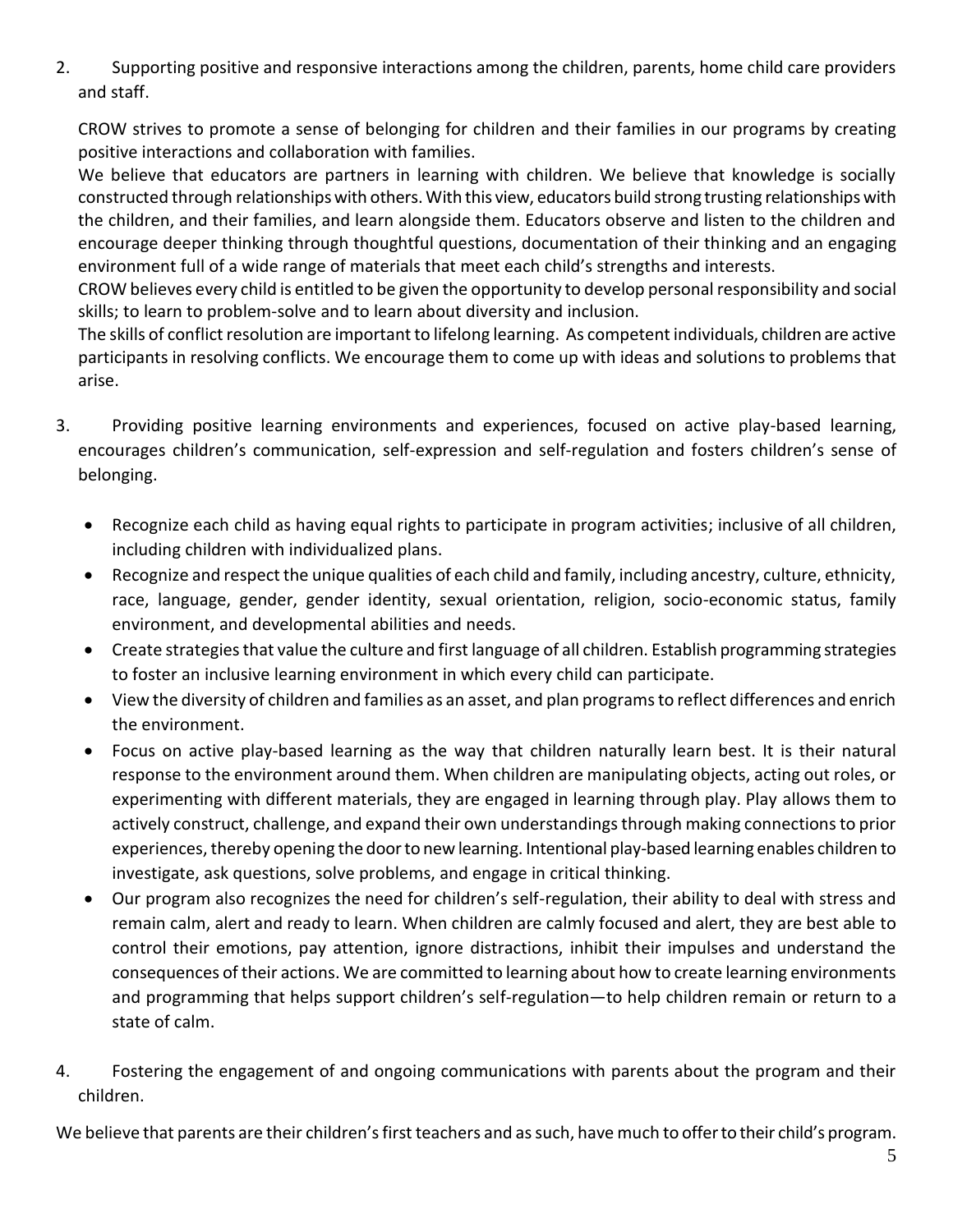Parent participation can greatly enhance their child's program and maximize their learning experiences. The meaningful exchange of ideas between educators and parents supportsthe child as they grow and develop within our program. We encourage parents to be active in their child's experience in our programs through the many opportunities that we offer.

CROW aims to ensure that families have the support of available, affordable, safe, reliable, high quality programs for their children, which ensures parents peace of mind while their children are in the CROW program. Respect, care, empathy, trust and integrity are core values in our interactions with families.

We believe that our partnerships with our families help our programs to best meet the needs of the children: The needs of each child are considered in the context of their family composition, values, culture, and language. This approach enriches relationships between early childhood settings, families, and their communities.

In addition to the daily interaction with program staff, we offer opportunities for parent feedback and involvement—such as surveys, board of directors, parent education and training workshops. We use parent input to improve our programs and services.

5. Involving local community partners and allowing those partners to support the children, their families, and staff.

CROW is committed to engaging with local community partners in supporting CROW children, families, and staff. We are active partners with Public Health, Preschool speech and language, Children's Mental Health (Open Doors), education, Early Integration Program, libraries and other community resources. We value the relationships we continue to build and believe that families are better served with integrated services.

- 6. Caring, responsive, knowledgeable, and reflective educators are essential to children's early learning experiences.
	- CROW program staff are required to be registered with the College of ECE.
	- CROW Licensed Home Child Care providers have various skills and abilities to provide a stimulating learning environment for children.
	- All staff, providers, students, and volunteers have completed a Vulnerable Sector Screen.
	- All staff and providers are required to have a valid standard first aid certification including infant and child CPR.
	- CROW staff are encouraged to participate in Professional Development and Continuous Learning activities.

At CROW, we believe that knowledgeable and responsive early educators:

- Recognize that responding to the unique abilities, needs, and characteristics of each child, family, and community is central to supporting learning and development.
- Engage with children as co-learners as they explore their environments.
- Provoke children's thinking, create meaningful programs, and guide interactions with children and their families.
- Use a warm and positive approach to support children's developing ability to express emotions and take other perspectives.
- Know when to stand back and observe and when to enter children's play to stimulate thinking.
- Make a commitment to build self-awareness, regularly reflect on practices and engage in new learning experiences, both individually and with colleagues.

Formal professional learning is vital, but we also know that the most central professional growth happens day-to-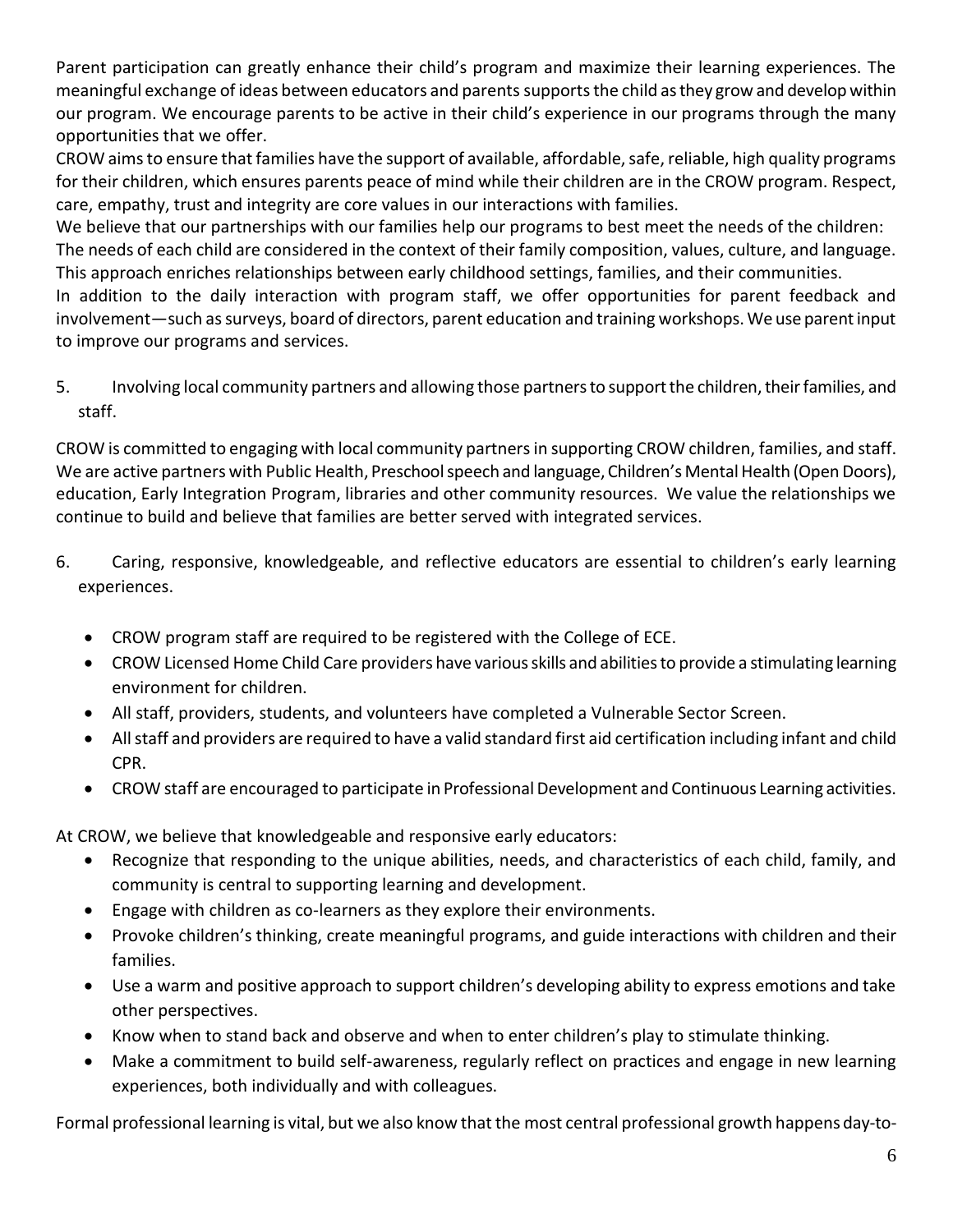day, as our staff co-learns with children and each other as self-reflective professionals.

7. Documenting and reviewing the impact of the strategies set out (above) on the children and their families.

At CROW, we understand that pedagogical documentation is a way for our program staff to learn. The purpose of our documentation is also:

- A way to value children's experiences and help them to reflect back on those experiences and what they have been learning.
- An opportunity to make children's learning and understanding of the world visible—to themselves, to other children, to their parents and other families, to the program staff.
- A way to reflect on developmental growth over a period of time.
- A process for program staff to co-plan with children about learning.

## **B. Parent Involvement, Communication, Issues or Concerns**

We practise open communication between parents, providers, children, and CROW. We believe honest, open communication is the best tool for problem solving. We also welcome you to attend our events for parents such as our Parent Education Workshops, Annual Sprinkler Party and our Annual General Meeting.

If you have a child related concern you should speak directly with your child care provider. If you are not satisfied that your concern is being fully addressed you should speak with the Home Visitor/Executive Director.

If you have a provider related concern you should speak either to the provider directly or to the Home Visitor. The Home Visitor/Executive Director can facilitate a meeting with the parent and the provider to discuss any unresolved concerns, if applicable.

If you have an administrative or financial concern you should speak with the Home Visitor who, if cannot answer your questions, will direct you to either CROW's Bookkeeper or the Executive Director.

## **Parent Issues and Concerns Policy**

**Purpose -** The purpose of this policy is to provide a transparent process for parents, the home child care agency licensee and staff to use when parents bring forward issues/concerns.

**Policy -** Parents are encouraged to take an active role in our home child care agency and regularly discuss what their child(ren) are experiencing with our staff and home child care providers. As supported by our program statement, we support positive and responsive interactions among the children, parents, child care providers and staff, and foster the engagement of and ongoing communication with parents about the program and their children. Our home visitors are available to engage parents in conversations and support a positive experience during every interaction. All issues and concerns raised by parents are taken seriously by CROW Licensed Home Child Care and will be addressed. Every effort will be made to address and resolve issues and concerns to the satisfaction of all parties and as quickly as possible. Issues/concerns may be brought forward verbally or in writing. Responses and outcomes will be provided verbally, or in writing upon request. The level of detail provided to the parent will respect and maintain the confidentiality of all parties involved. An initial response to an issue or concern will be provided to parents within three business days. The person who raised the issue/concern will be kept informed throughout the resolution process. Investigations of issues and concerns will be fair, impartial and respectful to all parties involved.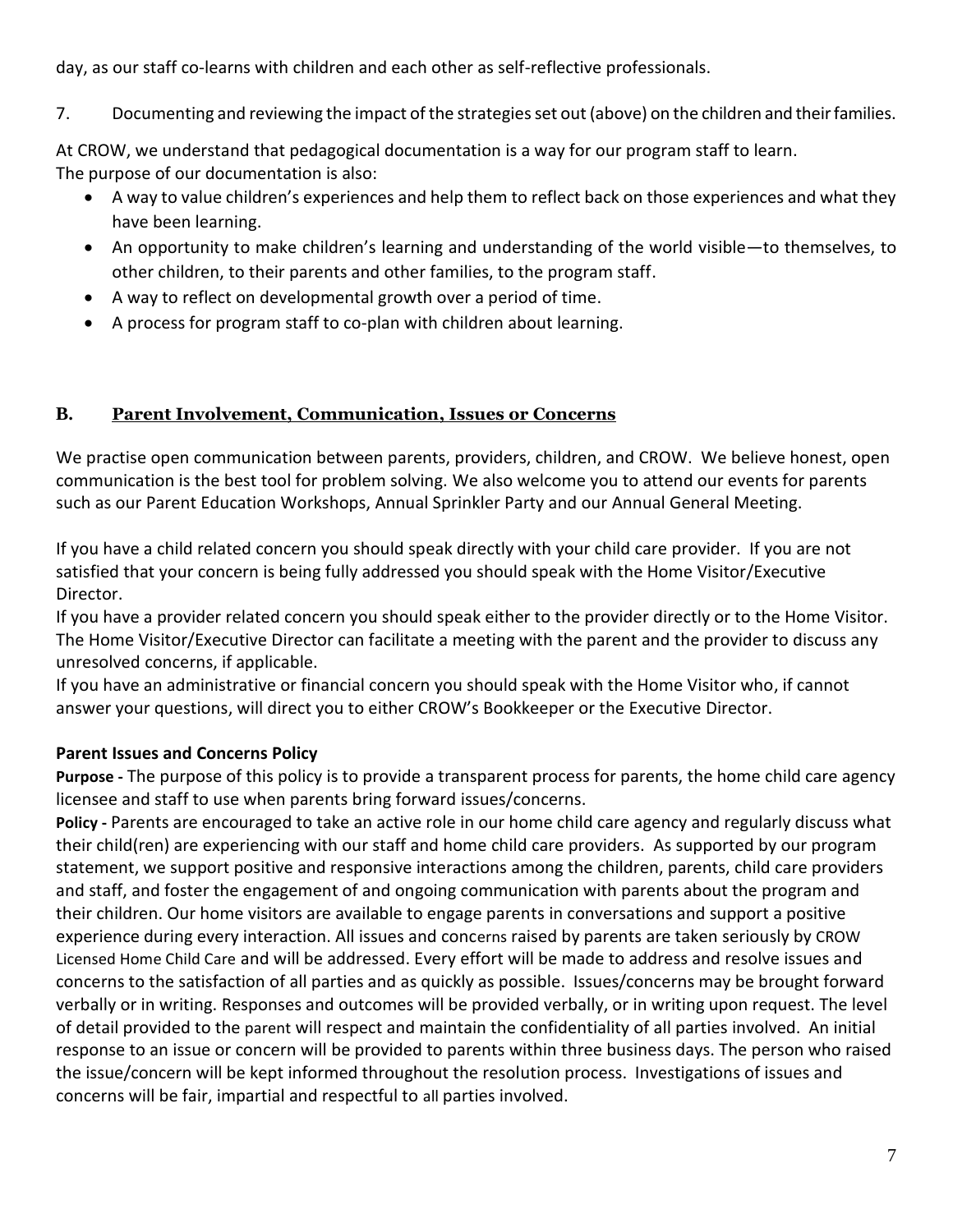**Confidentiality -** Every issue and concern will be treated confidentially, and every effort will be made to protect the privacy of parents, children, home child care providers, other persons in the home child care premises, staff, students and volunteers, except when information must be disclosed for legal reasons (e.g. to the Ministry of Education, College of Early Childhood Educators, law enforcement authorities or to a Family & Children's Service (formerly Children's Aid Society).

**Conduct -** Our agency maintains high standards for positive interaction, communication, and role-modeling for children. Harassment and discrimination will therefore not be tolerated from any party. If at any point a parent, home child care provider and/or staff feels uncomfortable, threatened, abused or belittled, they may immediately end the conversation and report the situation to the home child care agency head office. **Concerns about the Suspected Abuse or Neglect of a Child -** Everyone, including members of the public and professionals who work closely with children, is required by law to report suspected cases of child abuse or neglect. If a parent expresses concerns that a child is being abused or neglected, the parent will be advised to contact the local Family & Children's Services (F&CS of Lanark, Leeds & Grenville)) directly. Persons who become aware of such concerns are also responsible for reporting this information to F&CS as per the "Duty to Report" requirement under the *Child and Family Services Act*.

For more information, visit

http://www.children.gov.on.ca/htdocs/English/childrensaid/reportingabuse/index.asp

#### **C. Abuse**

The term "child abuse" covers four major conditions: physical abuse, sexual abuse, child neglect and emotional abuse.

At CROW, the safety of your children in the provider's care is very important. Therefore, we take child abuse and the duty to report suspected abuse very seriously. We also are concerned that people deal with allegations of abuse in a responsible manner.

In the instance where the allegations are against a Provider or Staff of CROW, CROW will follow the lead of Family & Children's Services. This may involve temporary closure of a Provider or cessation of work duties for a staff member.

## **D. Criminal Record Check Policy**

As an organization providing direct service to children, Children's Resources on Wheels (CROW) requires a criminal record check, specifically, a Police Vulnerable Sector Check (PVSC) to be conducted of all persons who have contact with the program clientèle. This is in keeping with the PVSC requirements of the Child Care and Early Years Act which requires all organizations serving vulnerable persons, such as children, to have a criminal record check policy in place.

#### **Staff, Students, Volunteers-**

CROW requires all successful external candidates for full- and part-time positions, student placements and all volunteers who will have contact with the children in care, to provide a Police Vulnerable Sector Check. A new check must be completed every five years; Offence Declaration forms shall be completed on an annual basis on the years between and completed within 15 days of the anniversary date of signing. All offers of employment, placements and volunteer work are conditional on the results of the PVSC. A positive check does not necessarily preclude a person from CROW employment or volunteer service. The nature and circumstances surrounding the charges and conviction will be taken into account. Checks are not required for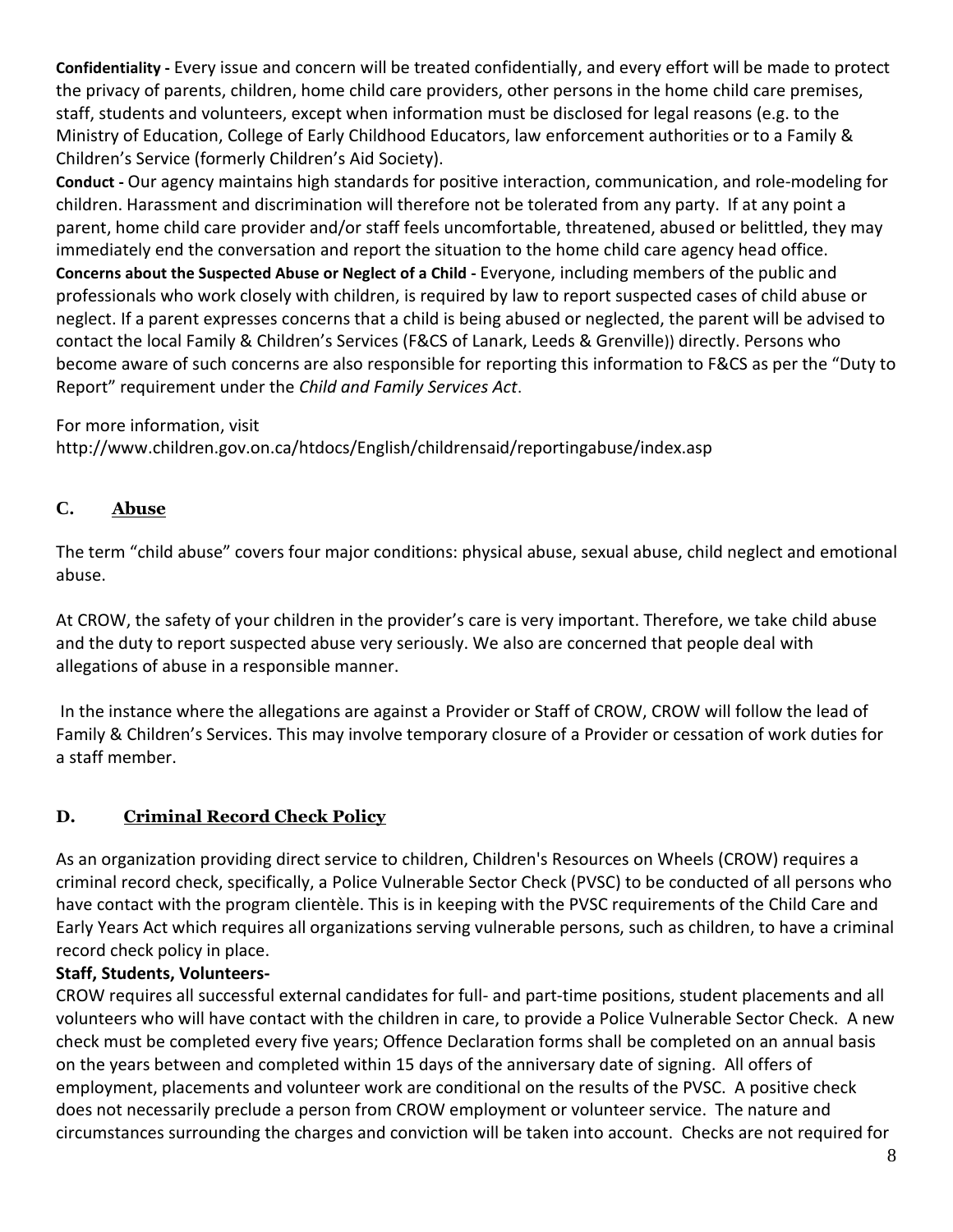employees making a move within CROW. Preferably, an employee/volunteer will not have access to individuals that CROW support until the results of the check are known. If circumstances require otherwise, the person will be carefully supervised. CROW reserves the right to terminate the relationship with the employee/student/volunteer if the results of the check indicate that a person's behaviour might pose a safety risk to CROW program clientele.

## **Home Child Care Providers-**

All providers and any members of the household who are over the age of 19 are required to undergo Police Vulnerable Sector Checks initially and every 5 years, thereafter. Under the CCEYA, they are also required to complete annual Offence Declarations. A Family & Children's Services of Lanark, Leeds & Grenville check is also required for anyone residing in the home over the age of 16.

## **E. Confidentiality**

All information that is shared, verbal or written, by the parent of a child in care or a provider is to be understood as being "private and personal" and will remain confidential. Such information to be considered confidential includes:

- Information about children who are/were enrolled in the program with the exception to reporting alleged abuse as well as information that is subpoenaed by the court.
- Information about families of children who are/were enrolled in the program.
- Personal information about staff/providers.

A Program Advisor from the Ministry of Education may review the children's files as needed for the licensing process as authorized under the CCEYA.

All information and files including child, staff and provider files are confidential and only the Executive Director and Home Child Care staff have access to such files which are kept secure.

Staff, employed by CROW and providers contracted to CROW as well as students and volunteers are to abide by this policy. Confidentiality agreements are signed by staff, providers, students and volunteers.

## **F. Supervision of Children**

The Child Care and Early Years Act stipulates that every licensee (CROW) shall ensure that every child who is in attendance in a private home child care program is supervised by an adult at all times.

CROW requires:

- No child will be supervised by a person under 18 years of age.
- Although there may be times that a child is left in the presence of an adult that resides or visits the home, direct unsupervised access is not permitted unless the adult is CROW approved.
- Volunteers and students are not counted as CROW approved adults. All volunteers and students must have Police Vulnerable Sector Checks, sign CROW'S Oath of Confidentiality, review the Program Statement, any Individual Anaphylaxis/Individualized Plans, Emergency procedures and any other applicable CROW Licensed Home Child Care policies and procedures before entering the home.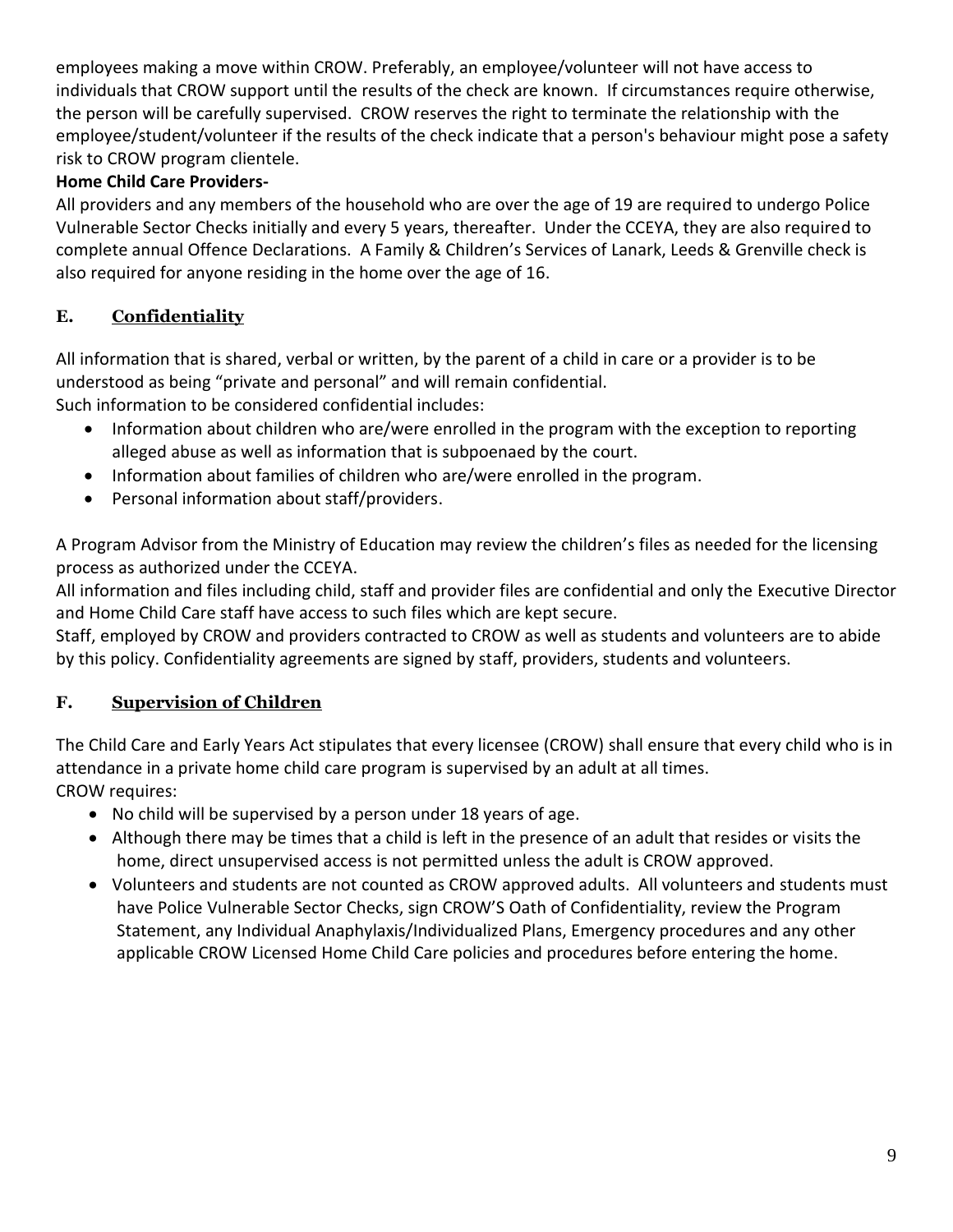## **G. Waitlist Policy**

There is no charge for placement on the waitlist for CROW Licensed Home Child Care.

**Once a child care application (or online Child Care Request form) is received from a parent, the family is automatically placed on the CROW waitlist**.

 $\square$  Parents will be responded to by e-mail to acknowledge placement on the waitlist.

 $\square$  Parents are informed about the waitlist process.

 Families will stay on the waitlist until a space is offered and/or for a month *past* their start date. If a family wishes to continue to be kept on the waitlist for longer, then they are responsible for notifying CROW.

 $\Box$  If a family has been placed on the waitlist far in advance of their start date, any changes in child care needs (hours, days of the week, etc.) should be forwarded to CROW by e-mail to keep their file up-to-date. If parents would like to be *removed* from the waitlist, please notify CROW.

**If a space becomes available that matches a family's child care needs they will be offered the space by email** (and/or phone if no e-mail address).

 $\Box$  Parents will have 3 days in which to respond as to whether they are interested in the space or not – if we do not receive a response to our message, the space will be offered to the next family on the waitlist.  $\square$  Depending on start dates and other waitlist family timelines, parents will typically have a week to set up a visit with the provider and make a decision about the space.

A home child care waitlist does not conform to a typical "first come, first serve" waitlist format that a daycare centre would use. For the most part a centre has one location, one set of operating hours and larger group sizes, making it a simpler process. CROW has many daycare homes throughout the County, each home unique with each home child care provider setting their own hours of operation and programming styles. When a space becomes available – it would have to be a suitable fit regarding several factors for the family at the top of the list in order for it to be filled - for example – the space must be in the geographical area that is convenient for the family, hours of care required must match the provider's operating hours, how many days or which days a week required must match what is available, ratios must be met (no more than 3 children allowed in one home under the age of two), applicable parental preferences (programming styles, provider experience, special needs accommodation, no pets in the home, etc.) must all be taken into consideration. Parents may enquire about the status of their application at any time by contacting the CROW Home Visitor at [hccinfo@crowlanark.com](mailto:hccinfo@crowlanark.com) or 613-283-0095 ext. 306. The privacy and confidentiality of any and all families on a CROW waitlist shall always be maintained. **Being placed on the waitlist does not guarantee that a child care space will become available for the care you are requiring.** Availability of space is limited. Be sure to place your child on any other applicable waitlists and continue your search for care.

## **III. THE PLACEMENT**

## **A. The Intake**

When your completed application has been received you will receive notification of its receipt and your child(ren) will be placed on our waitlist. A parent handbook will also be sent to you. We will let you know when we expect to have a space available to offer you – typically within 6-8 weeks ahead of your start date. There are many variables that affect the availability of spaces and the ease with which a suitable space can be found for a family. Never hesitate to contact us with questions about the process in your particular case. We will contact you when a space becomes available and review your child care needs fully to endeavour to place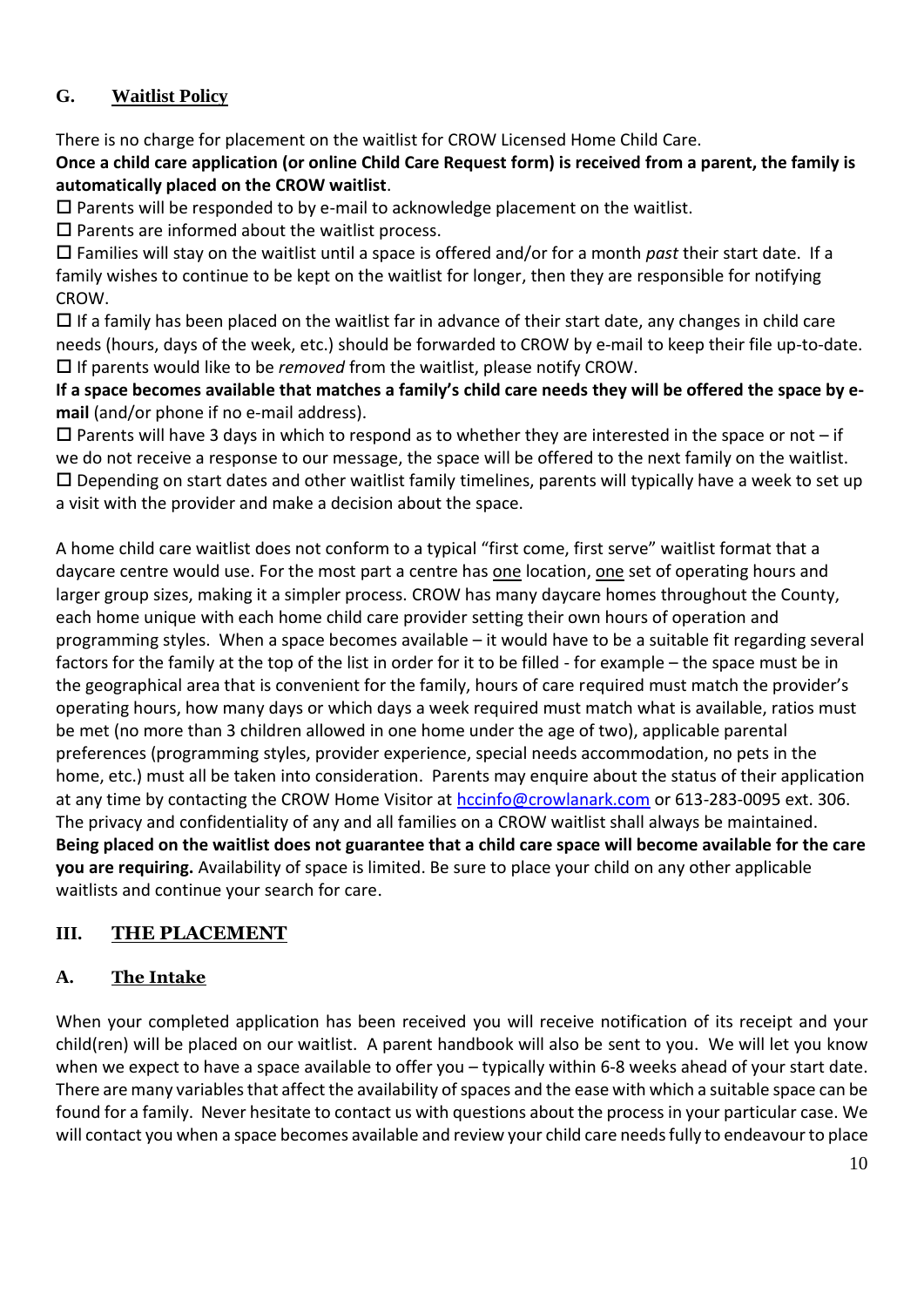your child successfully. It is important to verify the days and hours of care required, any specific needs (allergies, routine, no pets in the home, diet restrictions, etc.) and any specific qualities in a provider that you are looking for.

## **B. The Match Visit**

In order to introduce you to a suitable provider we will make available to you a provider's contact information and you can set up a match visit at a time mutually agreeable with your family and the provider. The provider and the home will be approved before you embark on a "match visit", and we will also have discussed the proposed home with you. Your decision about where to place your child will be based on these visits.

You and your child(ren) will feel more comfortable in a home child care situation if the provider's expectations are similar to yours and if daily routines are handled in a similar fashion. Therefore, it is important for you to think about the following before the arrangement is finalized:

- \* Do you feel comfortable entrusting the care of your child to this provider?
- \* Will you be able to communicate easily with her about the care of your child?
- What is her reaction to your child? To other children? To her own children?
- \* How does she set limits?
- $*$  Are the nutritional habits and eating schedules agreeable to you?
- What kind of activities will she provide for the children?
- \* Does she seem flexible and spontaneous with the child or more structured? How does this fit in with your preference for your child?

Once you have found a provider you are comfortable with, you simply contact us and we follow up with part two of the intake process where we meet with you and fully explain our program, answer any questions you may have, as well as complete paperwork in order to finalize your child's registration with CROW Licensed Home Child Care.

## **C. The First Days**

It is important for your child(ren) to be prepared for this new experience of being cared for in someone else's home. For this reason, **your child(ren's) presence at the match visit is very important**. Some children require more than one visit to enable them to feel comfortable and trusting in a new environment. Initial "warm up" visits may be arranged prior to the day you require full time care.

It should be explained to your child(ren) that they will be staying there to play, eat, and rest while you are at work/school. Your child may feel more relaxed if allowed to take along a toy or "treasure" for the first few days of care in a new child care home.

When a child is first separated from their parents, it is very normal to cry or fuss. It is **very important** to the child that the parent who is leaving says "goodbye" and also says they will return. Time concepts for young children are best described by the activities experienced. For example, the parent might say, "I'll pick you up shortly after you have had your afternoon snack".

The first two weeks of care is considered a trial period. During the trial period, parent and provider have a chance to decide upon the suitability of the match.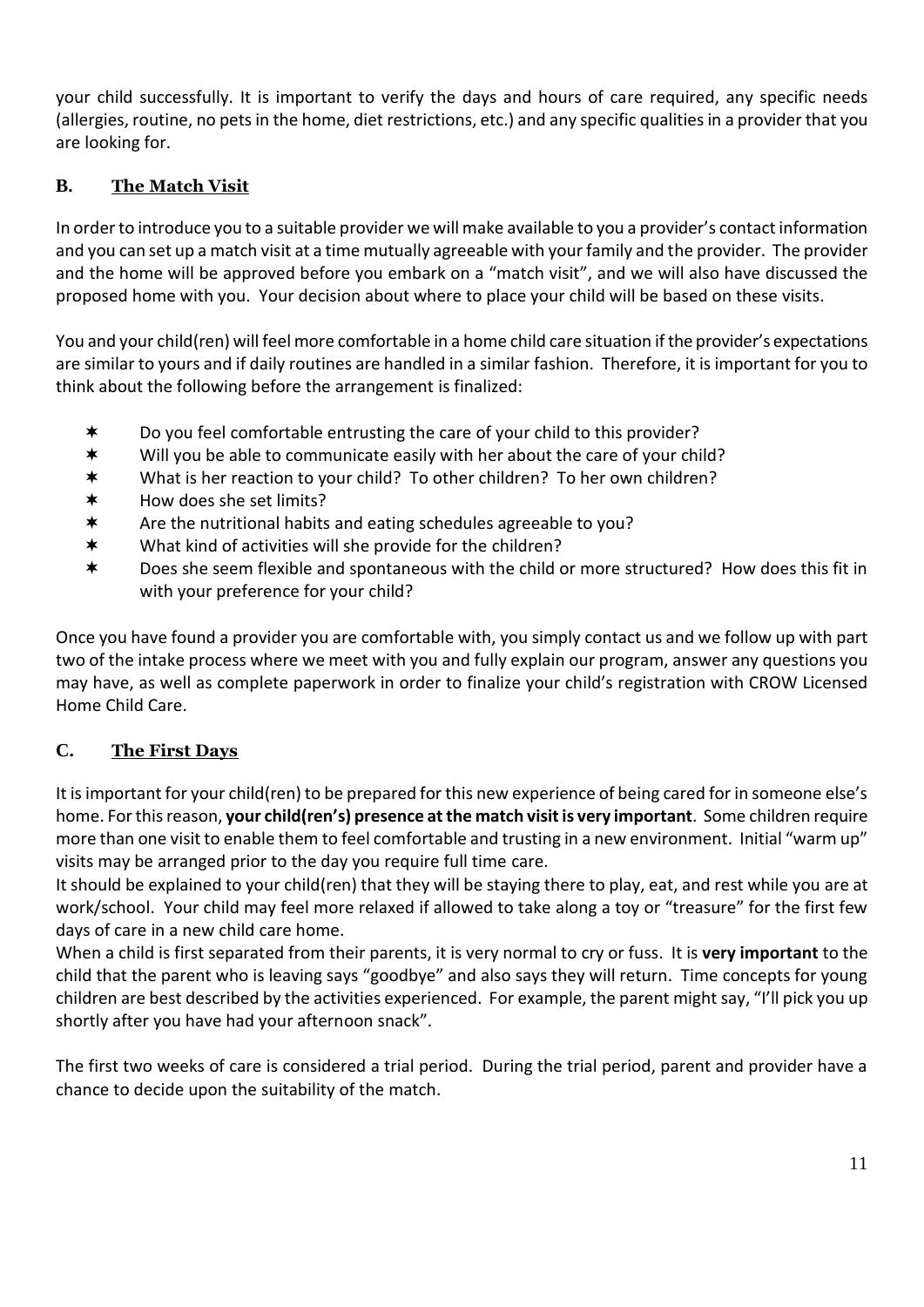## **D. Follow Up**

After a child has been placed with a provider and has completed a "settling in" period of four to six weeks the Home Visitor will check in with you to see how you feel things are going and give you a chance to discuss any concerns you may have relating to the care situation.

We will also ensure the contracted drop-off and pick-up times are appropriate for you. It is of utmost importance that parents respect the fact that although providers don't physically leave their place of work at the end of the day, they are **not** available to care for children after the agreed upon pick-up times.

## **E. Mutual support**

Home child care is a partnership arrangement between parents, provider and CROW, to ensure the best possible environment for the children and worry free days at work/school for you, the parents.

The CROW Home Visitor will be visiting the home regularly to ensure your provider is following the Child Care and Early Years Act (CCEYA), and to supply support and resources. The Home Visitor will document these visits and will contact you periodically to discuss how your child is doing and address any questions or concerns you may have at that time. You know your child best, and see the provider daily, so we welcome your feedback and suggestions.

## **IV. THE PARTNERSHIP**

As a parent with Children' Resources on Wheels Licensed Home Child Care, you will be part of a "partnership" that will ensure quality child care for your child. By working together, everyone in this partnership can ensure the needs of the children are being met. The following are the responsibilities of each "partner":

## **A. Provider's Responsibilities**

- ☺ The Provider cares for the children placed in her home and provides for their emotional, social, physical and intellectual needs by planning activities that are developmentally appropriate and comply with the Child Care and Early Years Act. The provider will communicate to parents any changes in the child's health and well-being.
- $\heartsuit$  The Provider will consult with parents regarding their menu plans, supplying your child the agreed upon meals and snacks as outlined in your contracted day. These meals will comply with the nutrition requirements as set out in Canada's Food Guide. Children under one year of age are fed in accordance with written instructions supplied by a parent. Any food or drink brought to the provider's home by a parent must be labelled with the child's name.
- ☺ The Provider agrees to comply with all requirements and expectations stipulated in the Child Care and Early Years Act and CROW Policies and Procedures. Failure to comply may result in termination of their contract with CROW Licensed Home Child Care.
- ☺ The Provider is responsible for the children from the time they arrive at her home, until they leave. If the children walk alone between the provider's home and school, bus or home, the parents are responsible for them during this time.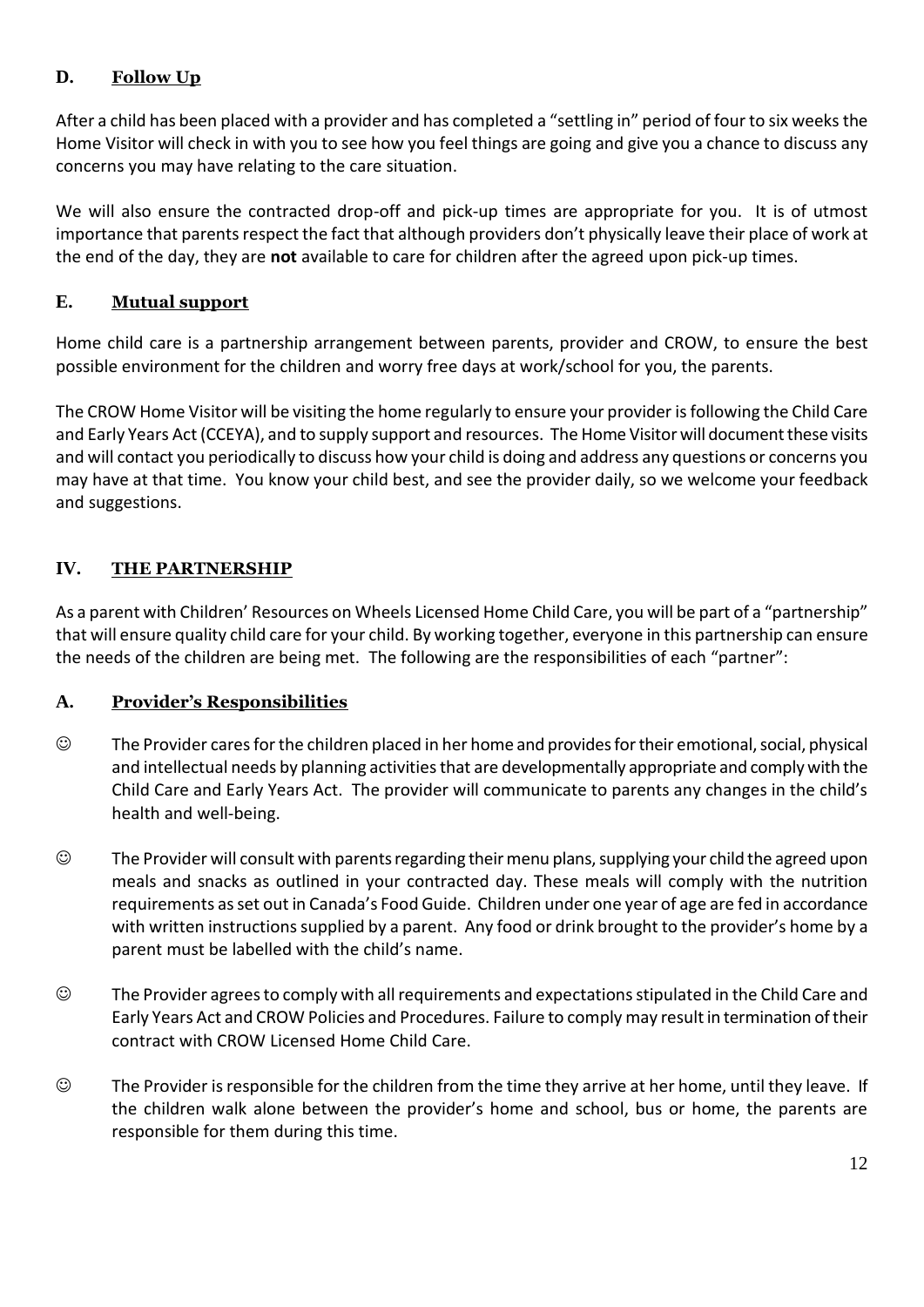- ☺ Children will not be allowed to walk home on their own without written permission signed by parents and provider (Outdoor Supervision Plan). A copy will be kept on file at CROW.
- ☺ Children may **not** be left in the care of a person who has not been approved by CROW. In the case where a provider must temporarily leave her home as a result of an **unforeseen emergency**, she will ensure the parents are notified and there is a capable adult (18 or over) available to care for the children in her absence.
- ☺ The Provider agrees to allow the CROW Home Visitor access for her regular visits and to work with her to provide developmental activities for the children placed in her care.
- ☺ The Provider agrees not to give a child any medication without prior written instructions from the parent (Medication Authorization form), along with any doctor's instructions which may accompany the medication.
- ☺ In the event of an accident or illness that requires medical attention, the provider agrees to immediately obtain emergency medical assistance for the child (911) and notify the child's parent. In the instance of a life-threatening accident or illness, once the child has been cared for, the provider agrees to contact CROW as soon as possible and fill out a serious occurrence form describing the incident.
- ☺ The Provider will record the attendance of all the children in her care daily and review her invoice with parents weekly. The Provider will send her invoice to CROW on a weekly basis.
- ☺ The Provider must inform the parents and CROW as soon as possible when:
	- she is ill or unable to care for the children
	- she plans to be temporarily unavailable to provide care
	- she plans to move
	- any other CROW approved adult will be caring for the children
	- she plans to cease caring for children
	- any changes in the living arrangements of the provider's home (e.g. Boarders, etc.)
- ☺ The Provider will be responsible for, and take care of, any equipment loaned to her from CROW and complete a daily safety check of indoor and outdoor equipment.
- ☺ The Provider will not provide care through private arrangements for children registered with or already placed by CROW. Failure to comply with this responsibility may void the contract between CROW and the Provider.
- ☺ The Provider will advise CROW of her intention to end her association with CROW one month in advance.
- ☺ The Provider understands she is required to complete Standard First-Aid and CPR Level C (including infant and child CPR) training and will be required to re-certify every three years as regulated under the CCEYA.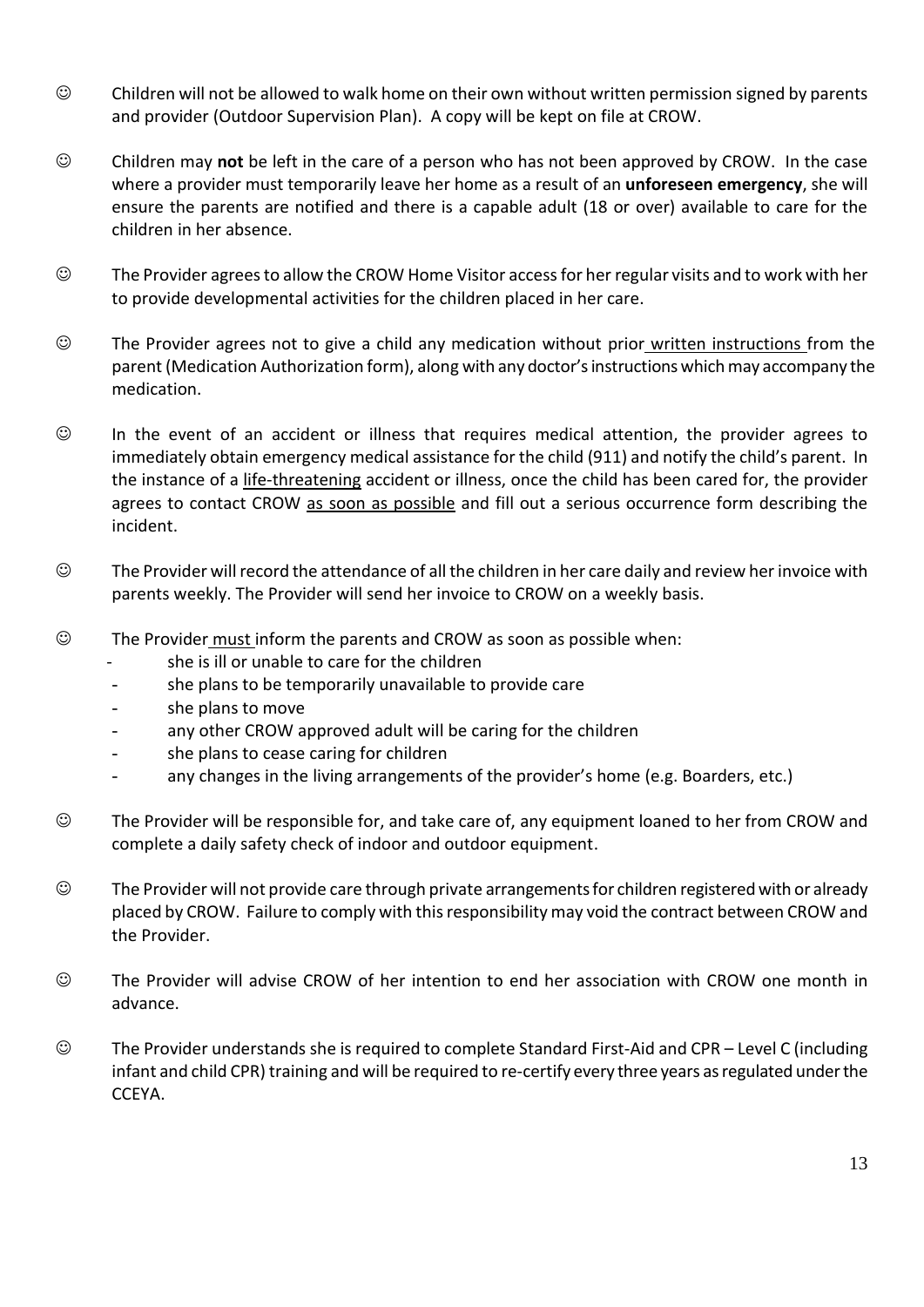## **B. Parent's Responsibilities**

Parents are encouraged to respect the work of their child care provider and to, as much as possible, work cooperatively with her in providing the best care possible for each child. Parent responsibilities therefore include:

- $\checkmark$  Agreeing to comply with the hours of child care they have contracted with their provider.
- $\checkmark$  When a parent will be late or requires overtime, parents are expected to contact their provider to see if she is available to work beyond her normal hours. Parents are responsible for the overtime arrangements if the provider is unavailable. Parents must accept and respect the fact that the provider has a right to charge a fee for overtime services or bill another category of care as outlined in CROW's fee schedule.
- $\checkmark$  The need to inform their provider as soon as possible when:
	- a child is ill or will be absent;

- someone other than the parent is picking up the child. If a third party is involved in the pick up or delivery of your child, the parent's prior authorization must be in writing (person listed on the Emergency form as an adult allowed to pick up the child). Identification will be required before the provider will release your child to anyone unknown to the provider.

- $\checkmark$  Being available to verify and review the provider's invoice every week, confirming their child's schedule and that they are responsible for the amount billed as per the invoice.
- $\checkmark$  Agreeing to notify the provider and CROW of any change in contact information (home/ e-mail addresses, home/work telephone numbers). Parents of school age children should inform the school of the provider's name, address and telephone number. Parent must also inform their provider of any school professional activity days when their child will be requiring full day care, if applicable.
- $\checkmark$  Understanding and respecting that, during pick up and drop off time, parents remain responsible for their child while they are present at the provider's home. Providers are responsible for the children only after they arrive at their home and until they leave.
- ✓ Being aware that, for reasons of safety, children will not be allowed to walk home on their own without written permission signed by the parent. Permission kept on file by provider and a copy kept by CROW (Outdoor Supervision Plan). If the children walk alone to and from the provider's home or school, the parent is responsible for them during this time.
- $\checkmark$  Agreeing to keep the child at home if he/she has an infection or illness which could infect others in the provider's home or if a child is too sick to take part in regular indoor and outdoor activities.
- $\checkmark$  Signing medical consent forms and supplying the provider with written instructions before expecting a provider to administer medication to their child (complete a Medication Authorization form. Providers will have blank copies for a parent's use).
- $\checkmark$  Supplying a change of clothing and appropriate clothing for current weather conditions for the child to wear while in care.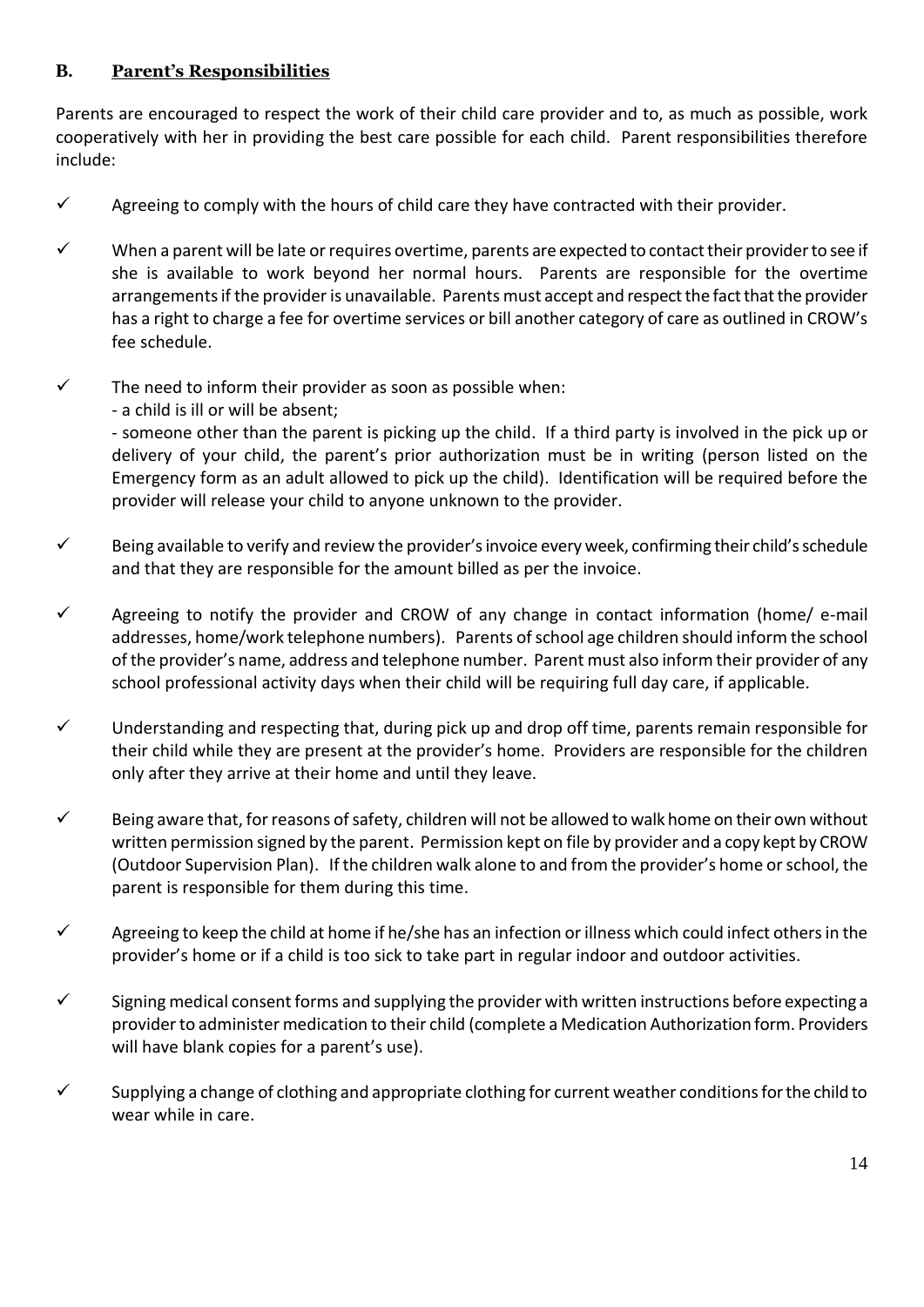- ✓ Informing the provider of any allergies, special dietary or eating problems of the child. In case of special diets, the parent is responsible to supply the food and provide information of the child's dietary needs in writing.
- ✓ In the case of infants, supplying baby food, formula, diapers, wipes, and written instructionsfor feeding the child (Information for Children Under 12 Months form). When the child begins eating regular table food, the provider will supply this food unless substantially different from food normally served in her home. The transition must be discussed between the provider and the parent and any special instructions for the child's diet provided in writing by the parent.
- $\checkmark$  Discussing progress and/or concerns regarding the child or the child care arrangement with the provider and/or CROW.
- $\checkmark$  Agreeing to respect that the child care provider is a valuable resource to CROW and therefore not making any private child care arrangements with the provider.
- ✓ Agreeing to give CROW and the provider at least two weeks' notice of termination of care with a provider and one week's notice for a reduction of services.

## **C. CROW Responsibilities**

Initially, CROW Licensed Home Child Care will introduce the family and the provider to one another and coordinate the placement of the child in the provider's home. A Home Visitor will then make regular, unscheduled visits to support the provider and monitor the home. Every third month a complete health and safety check of the home and outdoor environment will be done to ensure CCEYA standards continue to be met. During her visits, the Home Visitor may bring activities or ideas of activities for the provider to use with the children. She will be available to discuss concerns and problems relating to all aspects of the care of the children. In addition, her responsibilities include:

- ☺ Drawing upon her knowledge and experience, the Home Visitor may lend material to assist the provider in developing her child care skills. This may include lending of relevant books, resources and information regarding workshops and courses.
- ☺ While respecting budget limitations, lending appropriate equipment (e.g. safety gates, playpens, booster seats, strollers).
- ☺ CROW will facilitate conflict resolution if required by meeting with parents and/or providers to discuss and resolve contentious situations.
- ☺ If required, regularly communicating with the parentsto discuss each child's development and needs.
- ☺ Assisting the provider to plan meals which meet good nutritional standards and provide information in food handling preparation.
- ☺ Being a resource about how to create learning environments and programming that helps support children's self-regulation—to help children remain or return to a state of calm. This may be in the form of direct help or through referral to another agency.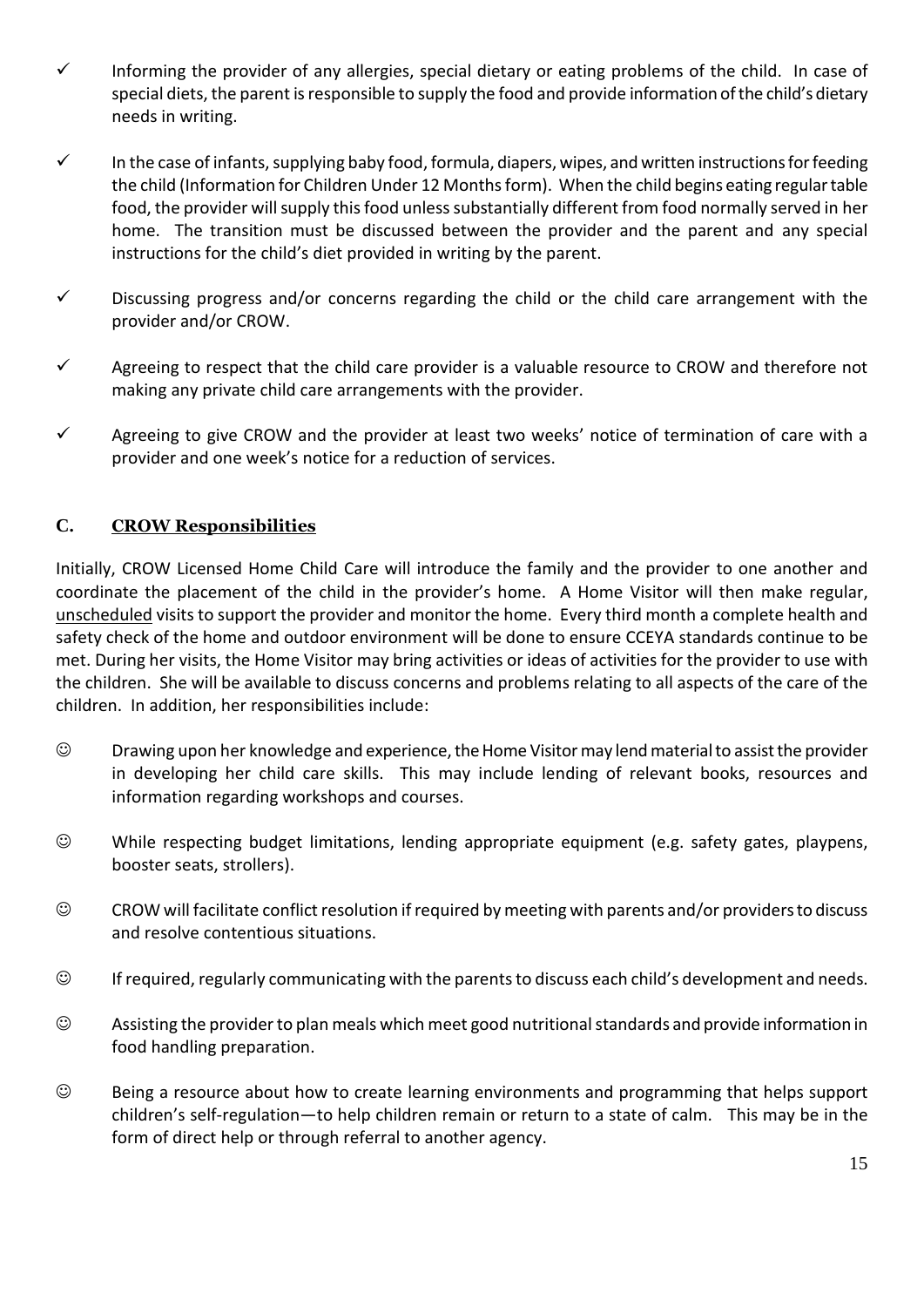☺ Upon request by the parent, and subject to the availability of space, arranging alternate care during times when the child's regular provider is unavailable to provide care.

## **V. ADMINISTRATIVE INFORMATION**

#### **A. Statutory Holidays**

CROW recognizes the following statutory holidays: New Year's Day, Family Day, Good Friday, Victoria Day, Canada Day, August Civic Holiday, Labour Day, Thanksgiving Day, Christmas Day and Boxing Day.

For example, if your child is normally in care on Mondays, you will pay for Thanksgiving Monday even though the provider will not be providing care. On the other hand, if your child is not normally in care on Saturdays and Christmas Day falls on a Saturday, you will not pay for Christmas Day.

#### **B. Vacation**

#### **Scheduling your vacation:**

Parents are required to give providers 2 weeks' notice of vacation time in writing. As CROW Providers are contracted to and not employed by CROW they are not reimbursed for sick days or holiday time taken. **Changing or canceling your vacation:**

Your spot is guaranteed for the time of scheduled vacation only if you advise us of any change 2 weeks before your scheduled vacation. If you cannot give 2 weeks notice, we will try to make arrangements with your usual provider or attempt to find alternate care. In any event, you have to notify your provider 48 hours in advance to ensure that the provider can comply with the CCEYA.

#### **C. Payment**

CROW requires a 2-week payment in advance based on a signed contract prior to your child starting care. This deposit will be applied to your child's last two weeks in care.

#### **Full Fee payment policy:**

There is no charge for placement on the waitlist for home child care. CROW will collect parent fees after children are placed in a provider's home.

Fees are payable every two weeks by pre-authorized debit*.* Payments must be made every two weeks according to the schedule provided.

Payment **isrequired** for all contracted days which include the child's sick days, statutory holidays, and child's holidays when child would normally be in care. Payment is **not required** when the provider is unavailable to provide child care. Receipts for fees paid will be sent to parents once a year.

#### **Subsidy:**

Parents may access child care fee subsidy as CROW is a licensed agency. Subsidy is available through Lanark County Children's Services and parents should contact their office at 613-267-4200 ext. 2304 if they would like to see if they are eligible. (For parents who reside in the United Counties of Leeds & Grenville, the contact number is 613-342-3840 ext. 2361).

Parents receiving subsidy are required to sign pre-authorized debits for any portion of the child care costs for which they are responsible. Fees are payable every two weeks by pre-authorized debit. These must be paid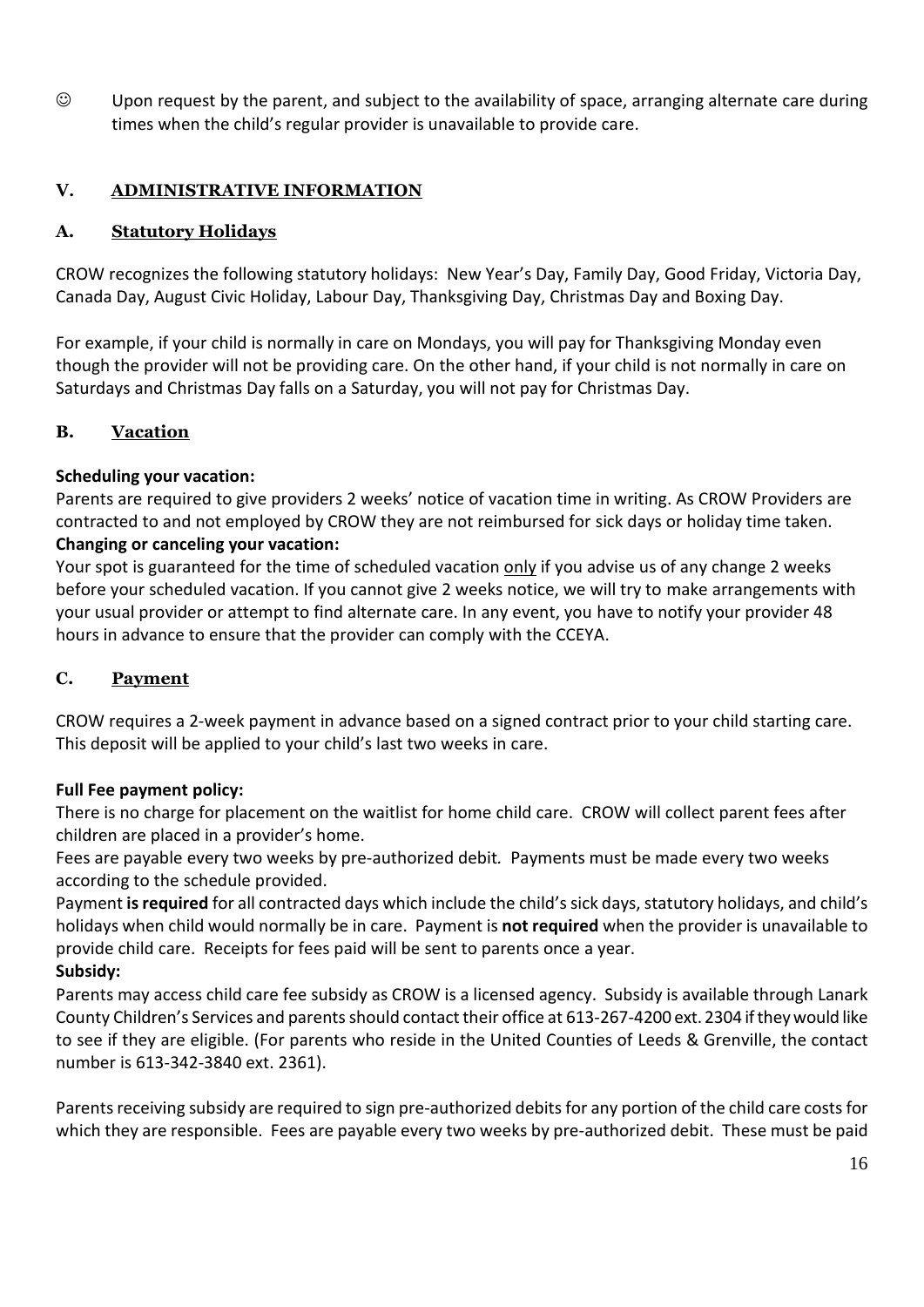every two weeks according to the schedule provided.

**Any changes to your work or school schedule must be reported to the subsidy office as soon as possible to ensure coverage for these changes.** Lanark County Children's Services will pay for days a child is absent up to the maximum of 25 days per calendar year. This will be pro-rated for a child who is scheduled for less than 5 days per week. Any absentee days beyond this limit without written permission from the subsidy office is the parent's responsibility and you will be billed directly.

#### **Overdue Accounts:**

As a non-profit program we depend on parents fulfilling their financial obligations promptly and willingly. In order to maintain our fees at an affordable level for the majority who do pay their fees regularly we have no alternative but to take the following measures for overdue accounts.

If you miss a scheduled payment for any reason you will be contacted in order to set up a repayment plan. If no plan is in place within 30 days of being contacted, we reserve the right to terminate your child care with CROW.

An interest charge may be added to all overdue child care accounts (over 30 days in arrears) based on the previous month's balance, calculated at a rate of 1.25% per month (15% per annum), not compounded.

If your outstanding bill is over \$1,000, we may send your overdue account to a collection agency.

## **D. Withdrawal, Termination, Cancellation, Reduction of Services**

If you wish to withdraw your child from the program, we require a minimum of \*two weeks' written notice. Regular fees will be charged until the date for which two weeks' notice was given. \*Except if care is terminated by either parent or provider, within the first two weeks of care (trial period). During the trial period, parent and provider have a chance to decide upon the suitability of the match.

If CROW Home Child Care finds it necessary to have your child withdrawn from a Provider's home for any reason, except non payment of fees, two weeks' notice will be given.

If you require a reduction of service (your schedule changes and you will require fewer days/hours) we require a minimum of one week's written notice. Regular fees will be charged until the date for which one week's notice was given.

#### **E. Alternate Care**

CROW will attempt to provide an alternate child care provider when your provider is unavailable. However, parents should always have a back-up person of their own in case we are unable to find an alternative space for your child. If your provider informs you that they will not be available to provide care and you would like CROW to attempt to find alternate care for your child please contact CROW promptly.

Your child's ability to adjust to an alternative care situation depends upon their age, stage of development, and personality. If you expect that alternate care may be upsetting for your child, then you may prefer to make your own back-up care arrangements.

The provider must inform the parents and CROW any time a child is left with an alternative provider. Children may never be left under the supervision of someone who is not an approved CROW provider, unless the parents have arranged their own alternate care outside of our responsibility.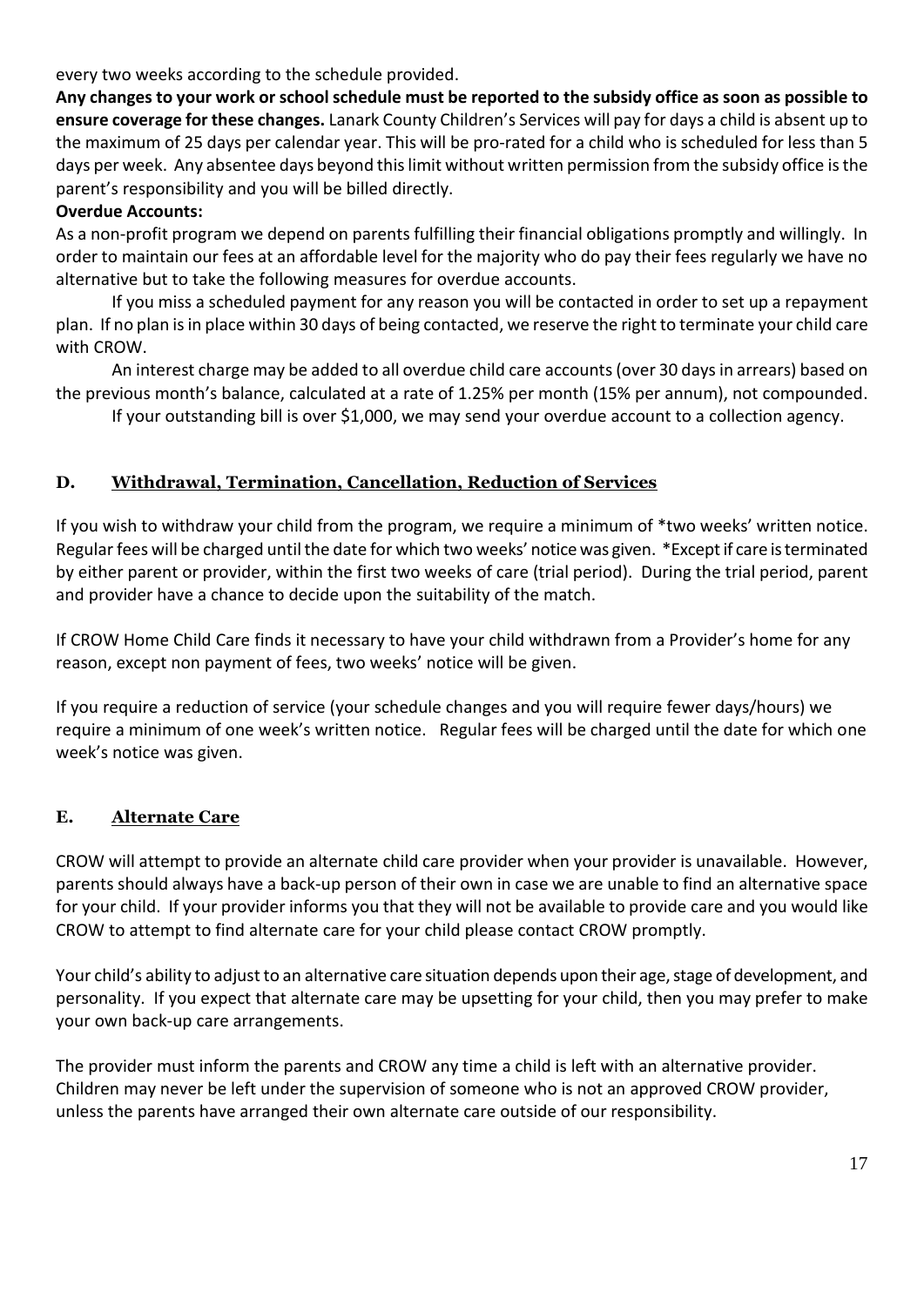## **F. Scheduled Users**

We recognize that some careers function with a weekly schedule with varying days each week. Your schedule needs to be discussed fully at intake and at the match visit. Our policy is a minimum of 2 billable days contracted per week. Some providers may have their own minimums that differ from the basic 2 days. Parents are responsible for payment of days booked but not used.

## **VI. PROGRAM INFORMATION**

## **A. Meals**

Nutritious meals and snacks are provided as per CCEYA requirements - namely following Canada's Food Guide. Infants are fed as per a parent's written instruction. Infant meals are supplied/supplemented by the parent (i.e. formula, baby food, homogenized milk). Safe food handling/preparation is practised, and providers receive information and training opportunities. Parents are required to supply food when a special diet is required or preferred. Written intention of supplying their child's food is required.

• All food, brought to the provider's home by parents for their child, must be labelled with the child's name. If a child in care has severe allergies, a provider may declare her home to be free of certain products e.g. "nut-free home". In this case, all day care parents will be asked to respect this health hazard by ensuring that their children do not take the banned food into the home. A detailed list of expectations for all day care families will be provided that will include, but may not be limited to: a full list of ingredients/original packaging must accompany any food brought into the home; parents who serve foods containing the allergens at home are to ensure their child is rid of the allergens prior to attending child care (e.g. by thoroughly washing hands, brushing teeth, changing clothes, etc.)

## **B. Equipment Lending**

CROW will lend the provider infant and toddler equipment e.g. playpens, gates, double strollers, cots, booster seats, baby monitors, etc., if required and subject to availability. For safety reasons, as recommended by CHEO, the following equipment will **not** be allowed to be used for children in care through CROW:

- jolly jumpers
- baby walkers
- water beds for children under six years of age

## **C. Field Trips/Daily Outings**

Providers are encouraged to involve the children in daily outings (e.g. walks, playgroup, library, park) and special field trips (outside the local community). These will be discussed at the Match Visit. Parents will be required to give written permission to allow their children to participate in field trips.

## **D. Program Development**

CROW works with the provider in creating and implementing developmentally appropriate programming. CROW also, delivers program activities/supplies to each provider from time to time when funding is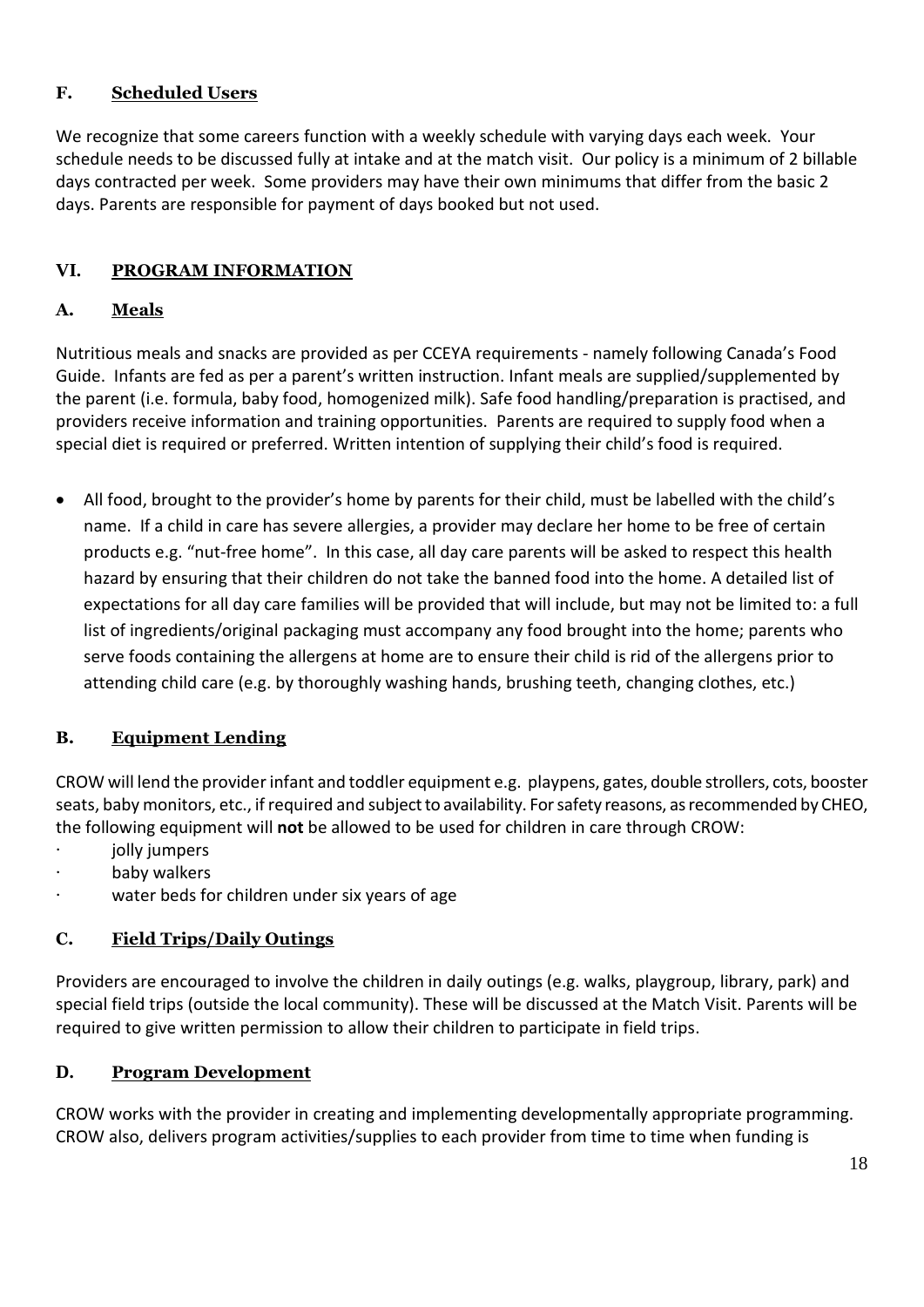available. CROW encourages and supports providers in the development of quality assurance activities. Providers are encouraged to participate in professional development activities and are provided with information and opportunities. Providers are required to have valid Standard First Aid and CPR-Level C and to re-certify every three years as stipulated under the regulations in the CCEYA.

## **E. Outdoor Play Supervision**

Parents are required to view the day care home's outdoor play space, as well as discuss any local parks, playgroups, play dates etc. the provider may take the children to at the Match Visit. Children under the age of six years old must be constantly physically supervised by the provider during outdoor play. An Outdoor Supervision Plan for children over the age of six may be developed between the parent and provider. For example, the parent and provider may agree that an eight-year-old child may play in the provider's fenced in backyard on their own within visual/audio distance of the provider. This agreed upon plan requires documentation and sign off by all parties as regulated under the CCEYA.

Swimming: No child under six years old who receives home child care at the premises is permitted to use or have access to any standing or recreational body of water on the premises. CROW may consider the allowance for children who are six years old or older who receive home child care at a provider's home to use or have access to a standing or recreational body of water at the premises, if the provider can ensure that, at all times when the children use or have access to the body of water, a lifeguard is present, however, CROW providers who have lifeguard certification will not be eligible to act as a lifeguard during operating hours.

## **F. Sleep Policy**

CROW will ensure that a child who is younger than 12 months who receives child care in a provider's home is placed for sleep in a manner consistent with the recommendations (on their back) set out in the document entitled "Joint Statement on Safe Sleep: Preventing Sudden Infant Deaths in Canada", published by Public Health Agency of Canada, as amended from time to time, unless a child's physician recommends otherwise in writing. Children under 18 months may sleep in a cradle, crib or playpen – children over 18 months may sleep on a cot, sleep mat or bed. Any permissible variation in sleep arrangements require a parent's request in **writing** (for example – your 18-month-old may not be ready to transition out of a playpen exactly at the age of 18 months and may require more transition time). Each child will have their own bedding. Sleeping children younger than 24 months will be checked on periodically by the provider during their naptime.

## **G. Car Seats**

On any outings which require use of a vehicle, a car seat, provided by the parent, must have a "Canadian Highway Traffic Act" certified sticker.

## **H. Non-Smoking Policy**

To provide a healthy and comfortable environment for children, smoking (tobacco, medical and recreational cannabis, electronic cigarettes) is not permitted in a home day care setting at any time under the Smoke-Free Ontario Act 2017.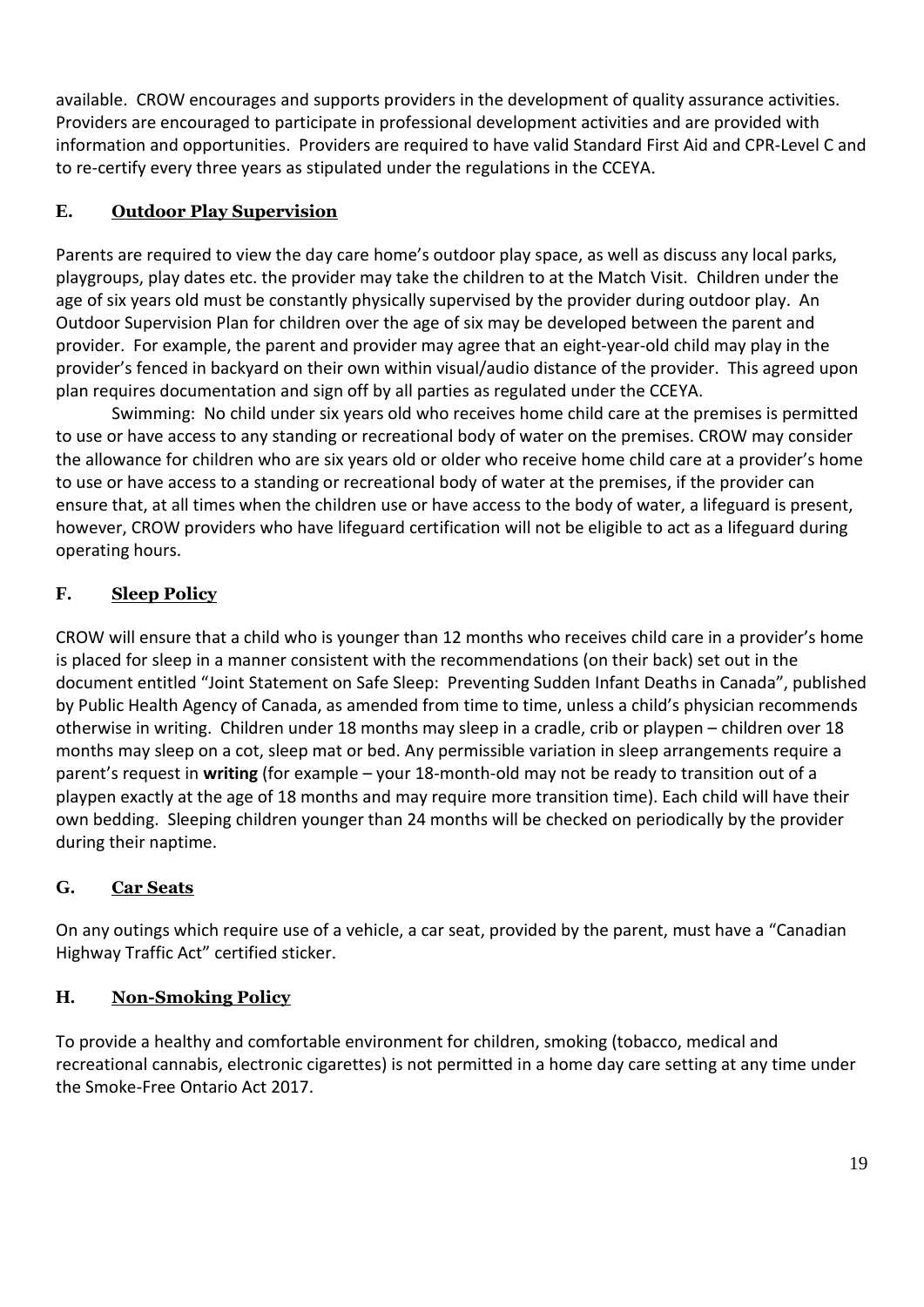## **I. Prohibited Practices**

CROW forbids physical punishment and other harmful disciplinary practices to protect the emotional and physical well-being of children. These practices are never permitted by CROW, at a home child care premises or at other premises, where children are being cared for by the home child care provider. Providers must use positive methods to guide the children's behaviour. It is important for providers dealing with children on a daily basis to have enjoyment and a respect for each child as an individual.

The Home Visitor will discuss with the provider appropriate approaches that encourage positive interactions with other children and with adults, rather than from a negative or punitive approach to managing unwanted behaviour. Under the CCEYA providers are required to sign and review CROW's Program Statement (see page 4 in Parent Handbook).

According to the CCEYA the following methods of child management are not acceptable by provider, any persons residing or visiting the day care home, staff, students, volunteers, or parents and are deemed Prohibited Practices:

a. corporal punishment (which may include but is not limited to, hitting, spanking, slapping, pinching).

b. physical restraint of children, including but not limited to confining to highchair, car seat etc. for discipline or in lieu of supervision unless for the purposes described in the regulation (to prevent self-harm, harmto others and only until risk of harm/injury is no longer imminent).

c. locking the exits of the home child care premises for the purpose of confining the child, or confining the area or room without adult supervision, unless such confinement occurs during an emergency.

d. use of harsh, degrading measures, threats or derogatory language directed at or used in the presence of a child that would humiliate, scare, or frighten the child or undermine their self-respect, dignity, or self-worth. e. depriving the child of basic needs including food, drink, shelter, sleep, toilet use, clothing, or bedding; or f. inflicting any bodily harm on children including making children eat or drink against their will.

If you have any concerns regarding prohibited practices, please contact the Home Visitor immediately.

## **J. Serious Occurrence Policy**

CROW is required to notify the Ministry of Education within 24 hours of any Serious Occurrence (a lifethreatening injury to, or a life-threatening illness of, a child; an unplanned disruption of the normal operations of the child care home that poses a risk to the health, safety or well-being of children receiving care, etc.). Providers notify and submit information to CROW. CROW in turn files the information with the Ministry. A non-identifying notice of the serious occurrence is posted at the provider's home for a period of ten business days.

## **K. Health Guidelines**

Our health regulations stipulate that the only medication to be given to children is prescribed by a doctor or an over-the-counter medication that is recommended by a doctor for a specific condition. An exception to this is an over-the-counter fever reducing medication for infants which may be supplied to your provider. A medication authorization form must be filled out with the particulars before any medication may be administered. If a doctor places a child on an antibiotic, the child should not be brought to the provider's home until he/she has been on the medication for at least 24 hours.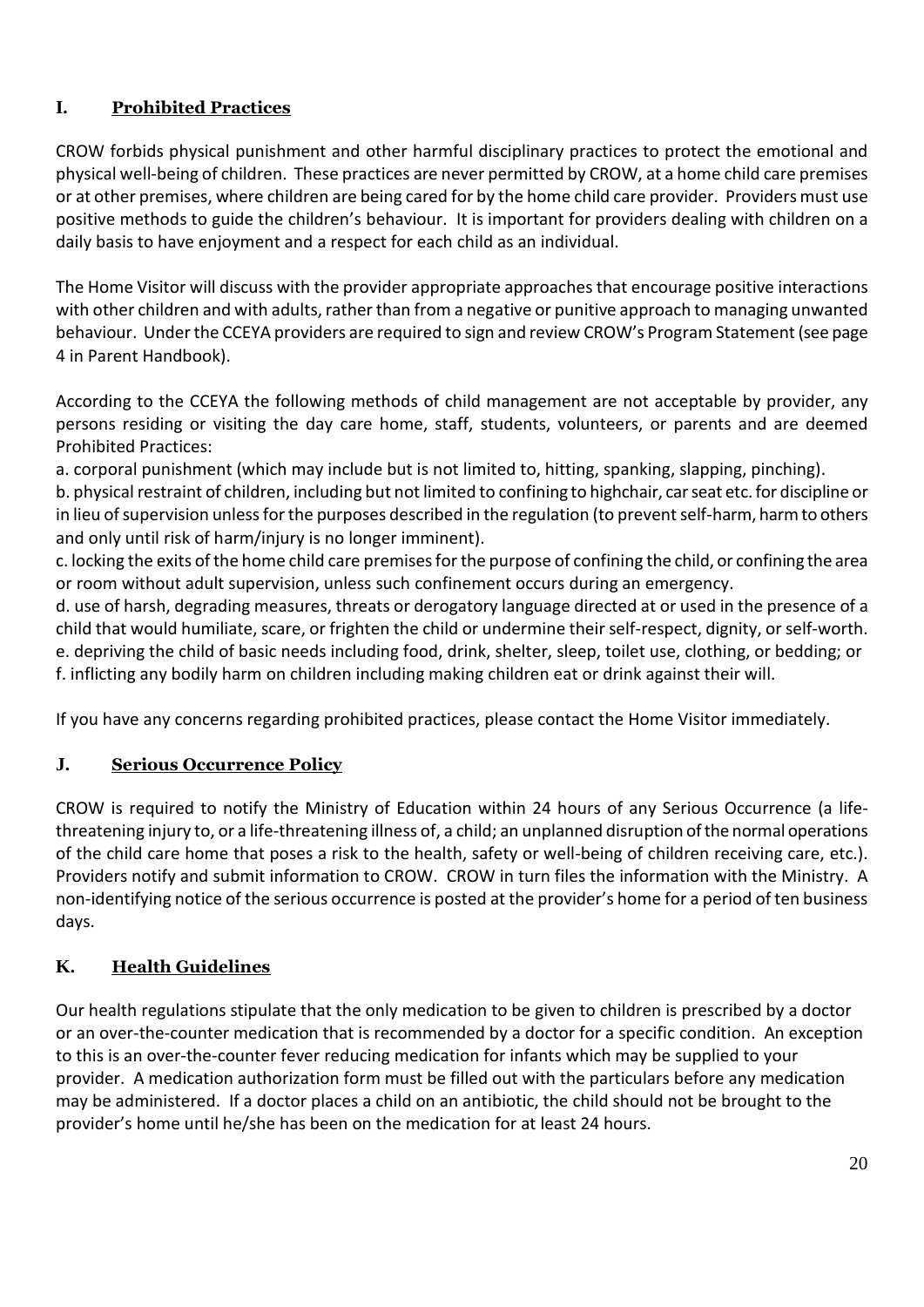Parents are required to sign an authorization form for the administration of over-the-counter products such as sunscreen, lip balm, moisturizing skin lotion, insect repellent, hand sanitizer, diaper cream, etc. if applicable.

All medication or any over-the-counter product is to be kept in its original container and be inaccessible to children at all times. A child may be permitted to carry their own inhaler or epi-pen. These emergency medications, if not carried by a child shall be kept easily accessible, but still out of the reach of children. All medication needs to have current dates. Any medication that is expired will be returned for disposal and replacement. No medication of any kind should be kept in the children's bags. This includes vitamins.

When is a baby or child too sick to be brought to the provider's home? If a child is **too sick to take part in regular indoor and outdoor activities,** he/she is too sick to be brought to the provider for care. If children are well enough to attend, they are well enough to play outdoors (weather permitting). Asthma: children with severe asthma may be considered exceptions.

Parents and providers should assess a child's health at the start of every day (and providers throughout the day) looking for signs and symptoms such as: unusual behaviour; runny noses, cough or difficulty breathing; vomiting; diarrhea; change in skin colour; rash; fever (temperature above 37.5° / 99.5°F). In order to protect your child and the other children in the home, general guidelines outlining when to keep your child at home have been created for your clarification. You should always inform and consult with your provider about your child's particular symptoms of ill health.

These guidelines are set out by our local Public Health Unit (Leeds, Grenville & Lanark District Health Unit). A child exhibiting any of the following symptoms will be *excluded* from child care:

- ●Fever AND a combination of other symptoms (e.g. nausea, vomiting)
- ●Fever AND a body rash
- ●Diarrhea two or more liquid stools or a change in the normal pattern (e.g. runny, watery or bloody stools)
- ●Vomiting two or more times in the last 24 hours
- ●Eye discharge watery or yellowish
- ●Severe cough
- ●Yellowish skin or eyes (jaundice)
- ●Irritability, continuous crying or requires more attention than can be provided

Procedures and Information regarding communicable diseases:

Chickenpox: exclude until child's fever is gone and feels well enough to take part in regular activities. Rubella: exclude until 7 days after the rash starts.

Impetigo: exclude for 24 hours after the start of antibiotics or until rash is healed.

Measles:exclude until 4 days after the appearance of the rash. Contacts of case with no history of immunization or measles infection should be excluded for 21 days.

 Conjunctivitis ("pink eye") - exclude until seen by a physician – for bacterial causes, exclude for 24 hours after the start of antibiotics.

Strep Throat and Scarlet Fever: exclude until 24 hours after the start of appropriate antibiotic.

Whooping Cough: exclude until child has had 5 full days of appropriate antibiotic treatment.

Pediculosis (head lice): while head lice is not considered an illness - it is a nuisance that has significant effects on a home daycare; child may return after treatment and is nit-free.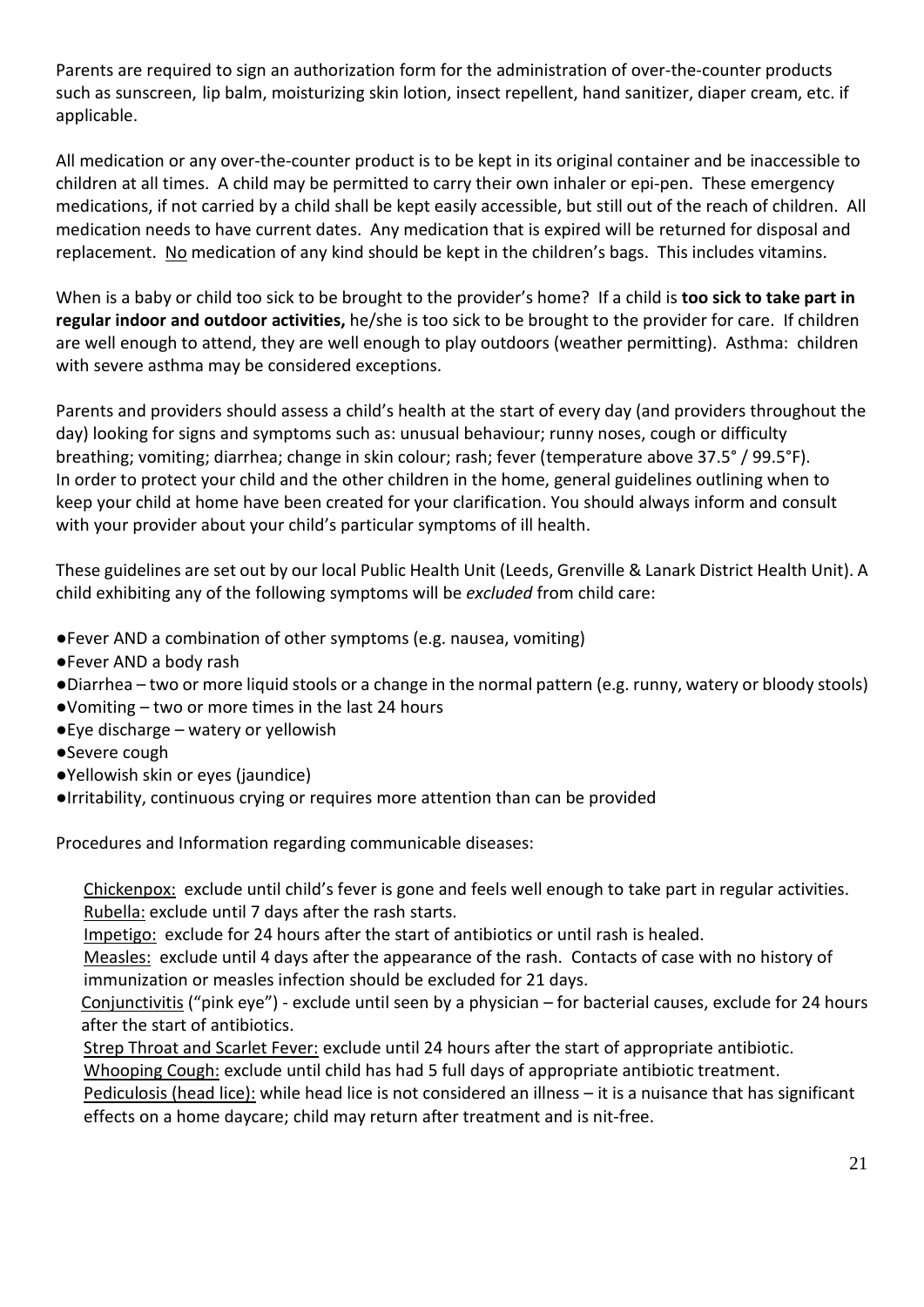**Other communicable diseases** - re-entry as recommended by the latest Public Health guidelines.

No exclusion required for the following conditions as long as a child is feeling well enough to participate in regular activities:

Chickenpox (unless child has a fever, see above) Cold sores (unless child is drooling and has extensive mouth lesions) Common cold Diaper rash/Thrush (Candida) Ear infections Hand, Foot and Mouth disease Pinworm Ringworm

Providers are asked to contact CROW when children in their care exhibit symptoms of ill health or if anyone in their home contracts a communicable disease, such as chicken pox, mumps, or measles. A child's symptoms of ill health are recorded and kept on file by the Provider and CROW. Parents will be notified, by Provider/CROW of any reportable communicable diseases that their child may have been exposed to. Providers and CROW staff are encouraged to refrain from working should they be unwell. Providers are provided with information and training in universal precautions and personal care routines such as diaper changing and hand washing.

## **Anaphylaxis Policy:**

• All children with severe allergies which require possible use of an Epi-pen must have an "Individual Anaphylaxis Emergency Plan" completed by the parent and the child's physician. The parent is responsible to clarify and inform CROW and the provider of all allergens, symptoms and reactions particular to their child as stated on the individual plan. A parent is to train the provider on how to use the Epi-pen. The child's Individual Anaphylaxis Emergency Plan must be reviewed by the provider, all persons ordinarily resident or present in the daycare home, the Home Visitor, any student or volunteer on placement at the home. If a child in care has severe allergies, a provider may declare her home to be free of certain products e.g. "nut-free home". In this case, all day care parents will be asked to respect this health hazard by ensuring that their children do not take the banned food into the home. A detailed list of expectations for all day care families will be provided that will include, but may not be limited to: a full list of ingredients/original packaging must accompany any food brought into the home; parents who serve foods containing the allergens at home are to ensure their child is rid of the allergens prior to attending child care (e.g. by thoroughly washing hands, brushing teeth, changing clothes, etc.)

#### **Immunization:**

All children are to be immunized as recommended by the local medical officer of health before they are admitted to the Provider's home. A copy of the child's immunization form is expected to be submitted at intake. Parents are to keep their Provider and the Home Visitor aware of all subsequent vaccinations to be added to their child's record. Children who are in attendance at a school within the meaning of the Education Act are not required to submit a copy of their records.

Where the parent of the child objects on the grounds that the immunization conflicts with the sincerely held convictions of the parent's religious beliefs or conscience or a legally qualified medical practitioner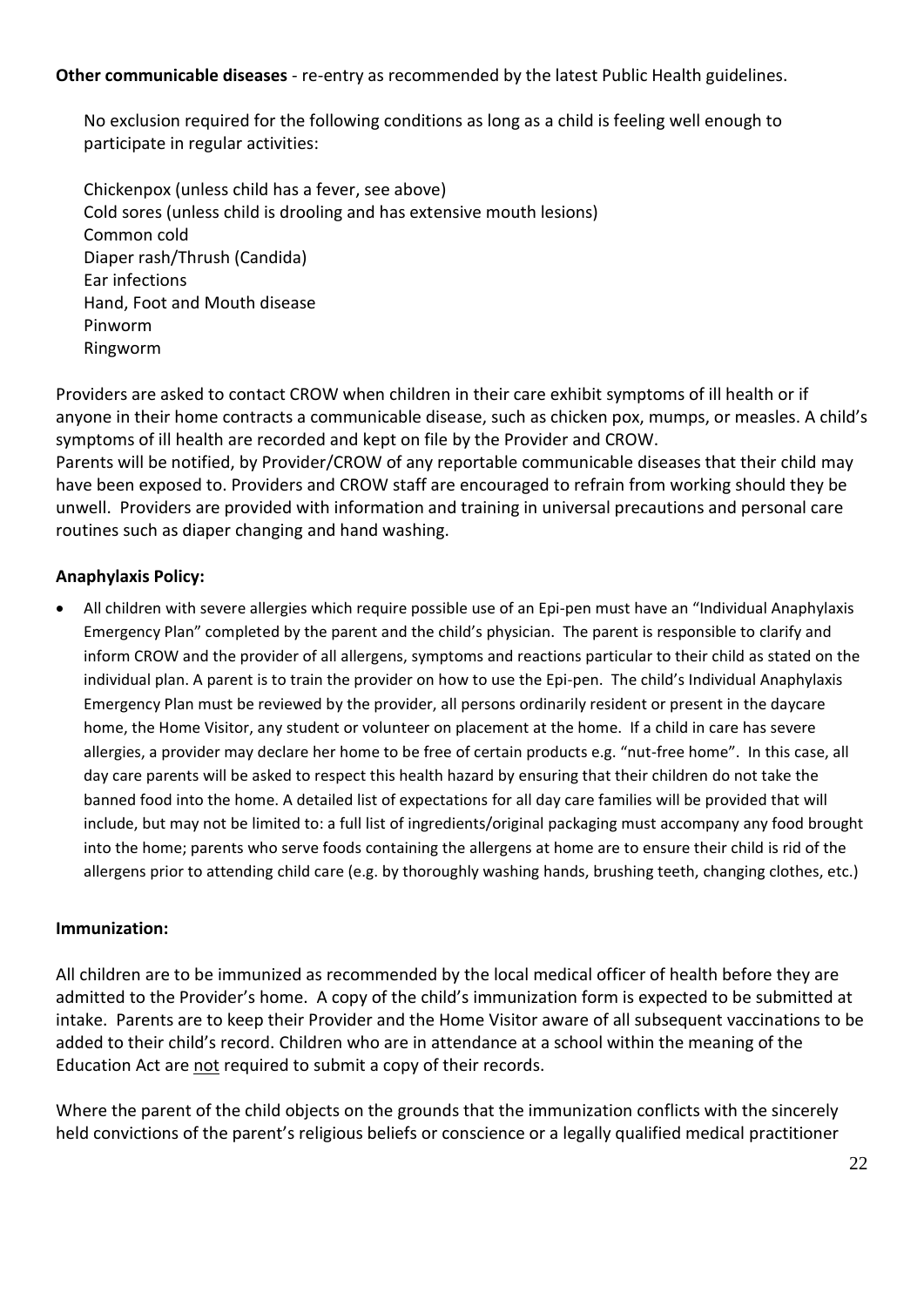gives medical reason as to why the child should not be immunized, the parent is required to complete the appropriate Ministry form in such cases of exemption and submit to CROW.

## **Health and Safety/Safe Water:**

Providers are expected to follow universal precautions in their homes in relation to the health and wellbeing of the children in their care, therefore maintaining sanitary and safe conditions in their environment. Home visitors monitor homes regularly for these practices. If basic requirements are not being met, closure of a home may result after verbal and written notices. Providers who live in rural areas are required to test their home water supply every six months and provide CROW with the results. A negative test may be reportable as a serious occurrence.

## **L. Clothing**

Every child must have **at least** one full change of clothing to be kept at the daycare home. The age of the child and the stage of development will determine their needs for extra clothing (infants and toddlers in the midst of toilet training will obviously require more supplies!). Varied activities with sensory experiences include "messy play", so no good/expensive clothes please. We cannot guarantee they won't get dirty, stained, or damaged.

Providers are required by the CCEYA to provide daily outdoor play, weather permitting. Please ensure that your child is appropriately dressed for all weather conditions. Discomfort interferes with a child's enjoyment of outdoor gross motor activities. We recommend the following items seasonally:

Summer: Sun hat, sunscreen, t-shirts and shorts, sneakers (safer on outdoor play equipment than flip flops or flimsy sandals).

Spring and Fall: Jacket, hat, sweater, raincoat, splash pants, boots & mitts.

Winter: Warm clothes to include a toque, 2 pairs of mitts\*\*, boots, coat and snow pants, \*\*long, warm socks can work well for little ones in place of mittens.

## **M. Human Rights Policy / Inclusion**

CROW believes that everyone; staff, providers, parents, children, and volunteers have the right to be treated with dignity. The Human Rights Code states that every person has the right to freedom from discrimination based on, race, sex, place of origin, creed, handicap, sexual orientation, and age. All staff, providers, parents and children have the right to be free from harassment, slurs and jokes in the workplace on the grounds of the above.

CROW staff, providers and parents will be investigated by the Executive Director/Board for allegations into misconduct related to this policy. Termination of contract may result from confirmation of allegations.

CROW believes that each child is unique, and in partnership with families and providers, we are committed to meeting the developmental/educational needs of all children.To facilitate the planning that may be required for children with special needs, we encourage parents to share any special requirements during the intake process. An individualized support plan will be developed in conjunction with parents, provider and any health professional with knowledge of the child's specific needs in order to support the child's participation in the child care program.

CROW will make every effort to find suitable providers for children with special needs. Assistance from available community programs such as the Lanark Early Integration Program for example, are accessible and welcomed into the Parent/Provider/CROW partnership in providing appropriate care for children with special needs.

All children and their families will be dealt with in a fair and equitable manner. In the instance where